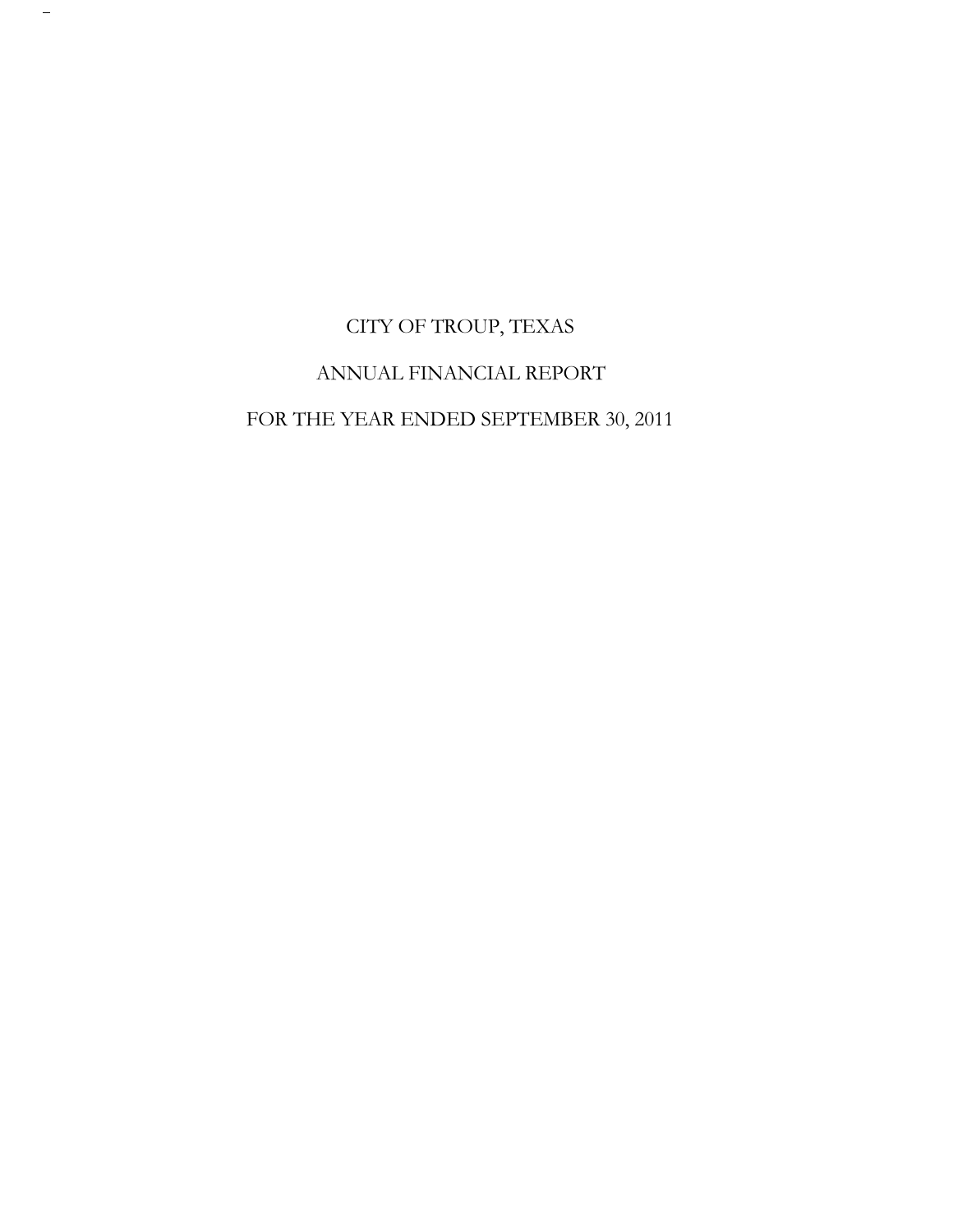# CITY OF TROUP, TEXAS TABLE OF CONTENTS

|                                                                                                 | Page           |
|-------------------------------------------------------------------------------------------------|----------------|
| <b>Independent Auditors' Report</b>                                                             | 1              |
| Management's Discussion and Analysis                                                            | $\overline{2}$ |
| <b>BASIC FINANCIAL STATEMENTS</b>                                                               |                |
| Government-Wide Financial Statements:                                                           |                |
| <b>Statement of Net Assets</b>                                                                  | 8              |
| <b>Statement of Activities</b>                                                                  | 9              |
| FUND FINANCIAL STATEMENTS                                                                       |                |
| <b>Balance Sheet - Governmental Funds</b>                                                       | 11             |
| Statement of Revenues, Expenditures and Changes in<br><b>Fund Balances - Governmental Funds</b> | 12             |
| Statement of Net Assets - Proprietary Fund                                                      | 14             |
| Statement of Revenues, Expenses and Changes in<br>Net Assets - Proprietary Fund                 | 15             |
| Combined Statement of Cash Flows - All Proprietary Fund Types                                   | 16             |
| <b>Statement of Net Assets - Component Unit</b>                                                 | 17             |
| <b>Statement of Activities - Component Unit</b>                                                 | 18             |
| <b>Notes to Basic Financial Statements</b>                                                      | 19             |
| <b>Required Supplementary Information</b>                                                       |                |
| Budgetary Comparison Schedule - General Fund                                                    | 33             |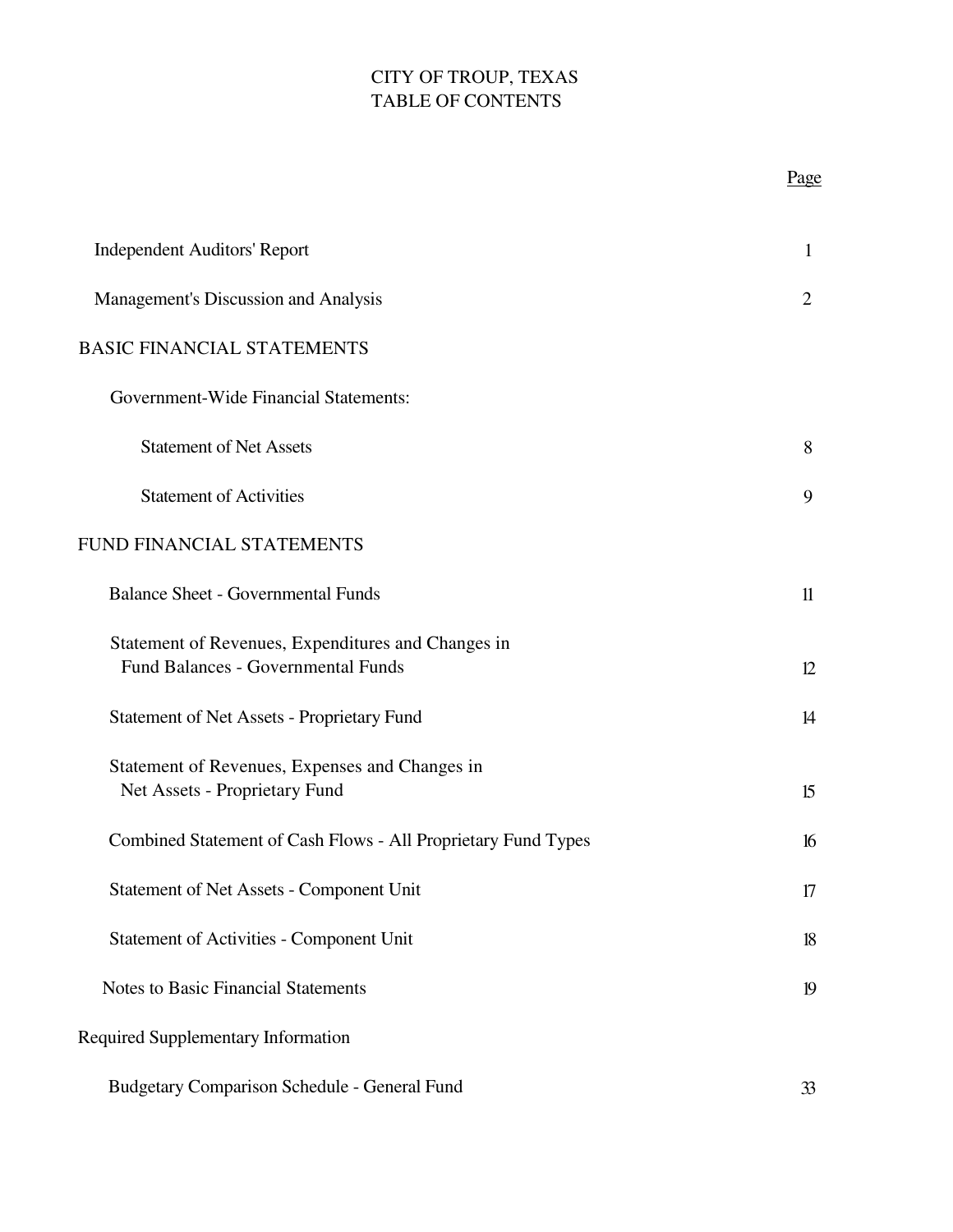# Acker & Company

i

Certified Public Accountants, PC

#### INDEPENDENT AUDITORS' REPORT

To the City Council City of Troup, Texas

We have audited the accompanying financial statements of the governmental activities, the businesstype activities, the aggregate discretely presented component units, each major fund, and the aggregate remaining fund information of City of Troup, Texas, as of and for the year ended September 30, 2011, which collectively comprise the City's basic financial statements as listed in the table of contents. These financial statements are the responsibility of the City of Troup, Texas' management. Our responsibility is to express an opinion on these financial statements based on our audit.

We conducted our audit in accordance with auditing standards generally accepted in the United States of America. Those standards require that we plan and perform the audit to obtain reasonable assurance about whether the financial statements are free of material misstatements. An audit includes examining, on a test basis, evidence supporting the amounts and disclosures in the financial statements. An audit also includes assessing the accounting principles used and significant estimates made by management, as well as evaluating the overall financial statement presentation. We believe that our audit provides a reasonable basis for our opinion.

In our opinion, the financial statements referred to above present fairly, in all material respects, the respective financial position of the governmental activities, the business-type activities, the aggregate discretely presented component units, each major fund, and the aggregate remaining fund information of City of Troup, Texas, as of September 30, 2011, and the respective changes in financial position and cash flows, where applicable, thereof for the year then ended in conformity with accounting principles generally accepted in the United States of America.

Accounting principles generally accepted in the United States of America require that the management's discussion and analysis and budgetary comparison information on pages 2 through 7 and 33 be presented to supplement the basic financial statements. Such information, although not a part of the basic financial statements, is required by the Governmental Accounting Standards Board, who considers it to be an essential part of financial reporting for placing the basic financial statements in an appropriate operational, economic, or historical context. We have applied certain limited procedures to the required supplementary information in accordance with auditing standards generally accepted in the United States of America, which consisted of inquiries of management about the methods of preparing the information and comparing the information for consistency with management's responses to our inquiries, the basic financial statements, and other knowledge we obtained during our audit of the basic financial statements. We do not express an opinion or provide any assurance on the information because the limited procedures do not provide us with sufficient evidence to express an opinion or provide any assurance.

delur Compnus

ACKER & COMPANY Certified Public Accountants February 8, 2012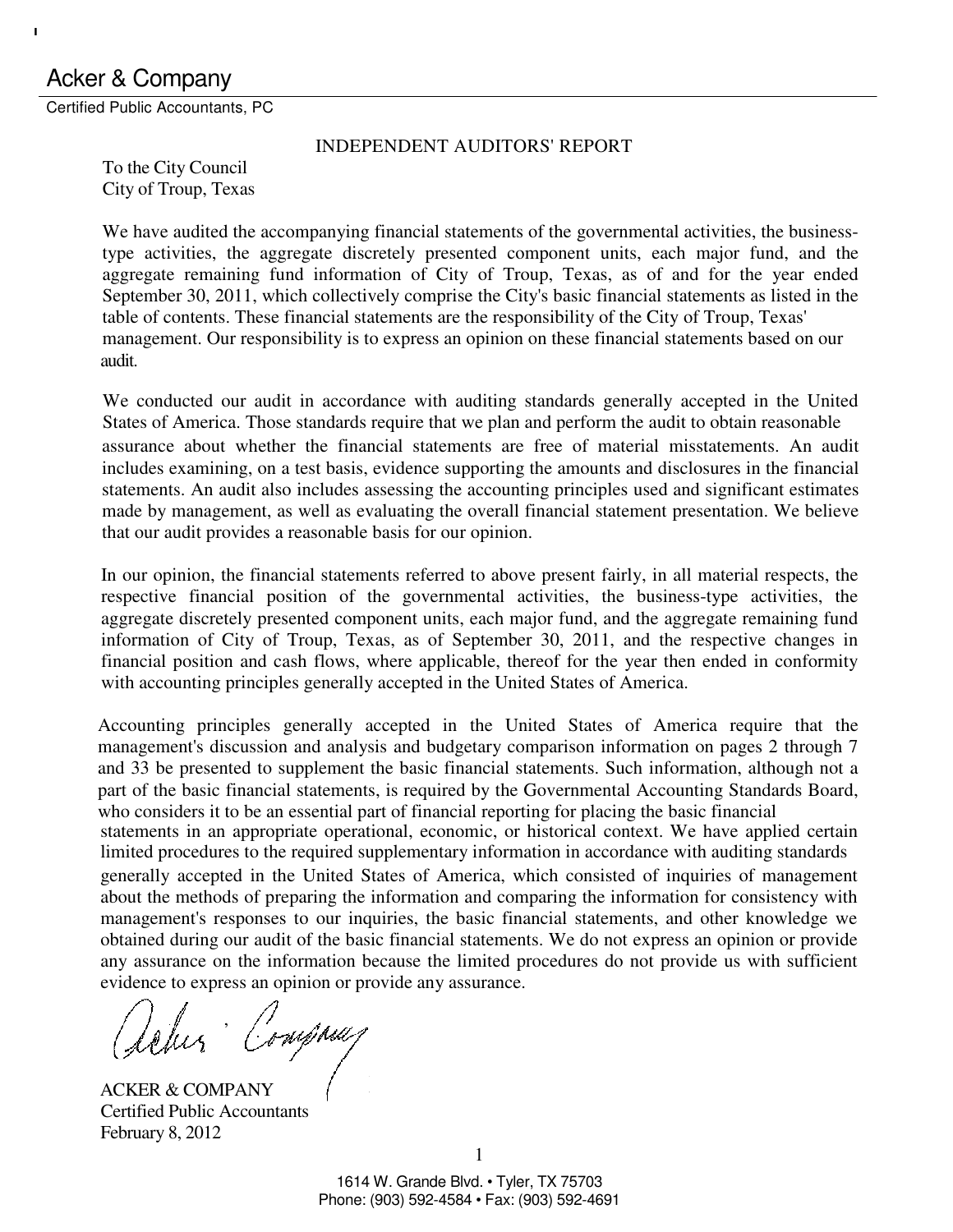Our discussion and analysis of the City of Troup's financial performance provides an overview of the City's financial activities for the year ended September 30, 2011.

#### USING THIS ANNUAL REPORT

This annual report consists of a series of financial statements. The Statement of Net Assets and the Statement of Activities provide information about the activities of the City as a whole and present a longer-term view of the City's finances. Fund financial statements start on page 11. For governmental activities, these statements tell how these services were financed in the short term as well as what remains for future spending. Fund financial statements also report the City's operations in more detail than the govern ment-wide statements by providing information about the City's most significant funds.

Reporting the City as a Whole

The Statement of Net Assets and the Statement of Activities

Our analysis of the City as a whole begins on page 3. The Statement of Net Assets and the Statement of Activities report information about the City as a whole and about its activities in a way that helps the reader of the financial statement determine if the city is better or worse off as a result of the year's activities. These statements include *all* assets and liabilities using the accrual basis of accounting, which is similar to the accounting used by most private-sector companies. All of the current year's revenues and expenses are taken into account regardless of when cash is received or paid.

These two statements report the City's net assets and changes in them. You can think of the City's net assets - the difference between assets and liabilities - as one way to measure the City's financial health, or financial position. Over time, increases or decreases in the City's net assets are one indicator of whether its financial health is improving or deteriorating. You will need to consider other nonfinancial factors, however, such as changes in the City's property tax base and the condition of the City's infrastructure, to assess the overall health of the City.

In the Statement of Net Assets and the Statement of Activities, we divide the City into two kinds of activities:

> Governmental activities - Most of the City's basic services are reported here, including the police, fire, general administrations, streets and parks. Property taxes, sales taxes, franchise fees and fines finance most of these activities.

> Business-type activities - The City charges a fee to customers to help it cover all or most of the cost of certain services it provides. The City's water and sewer systems are reported here.

> Additionally, the City has one component unit, the Troup Community Development Corporation, which is included in the statements.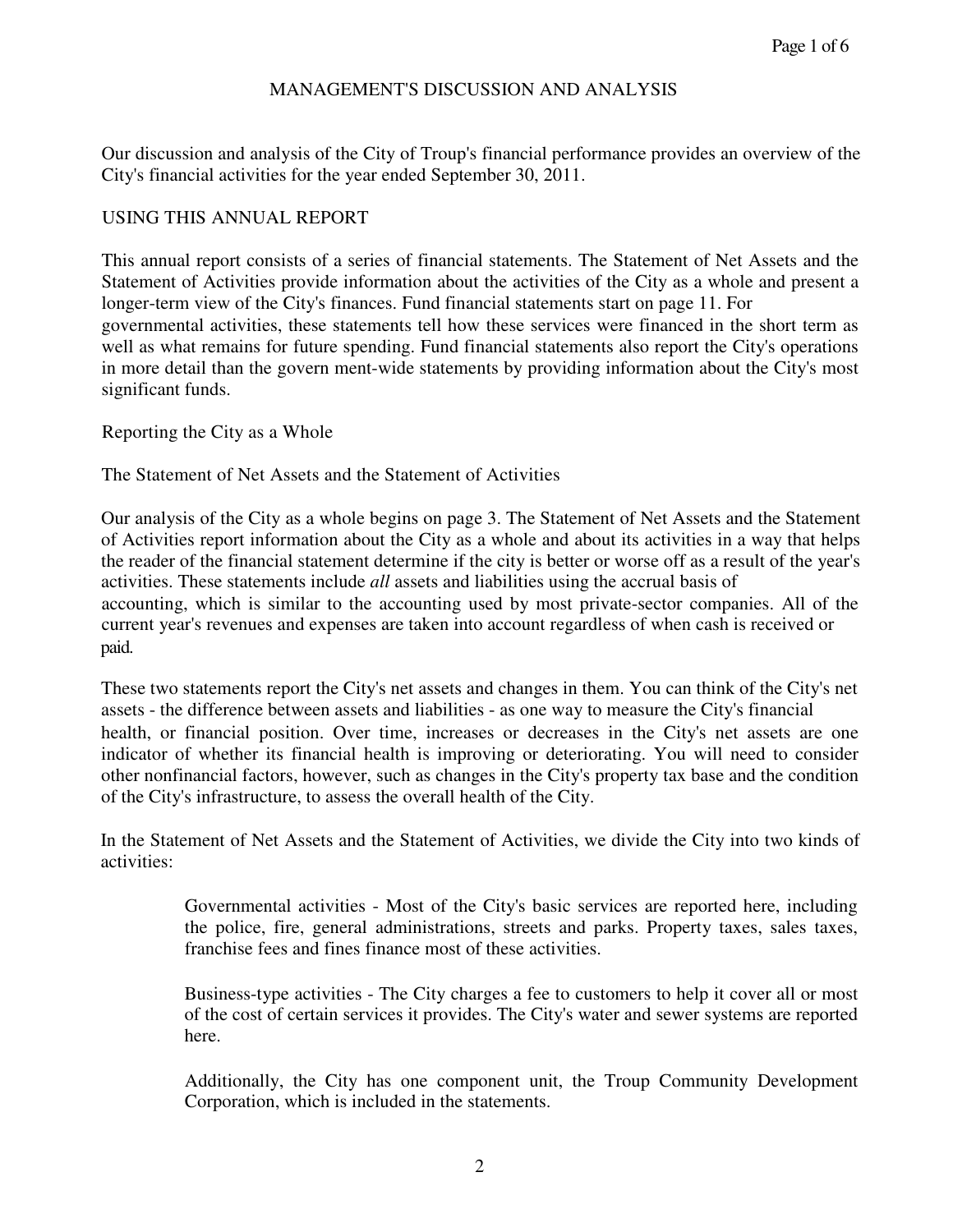#### **Reporting the City's Most Significant Funds**

#### **Fund Financial Statements**

Our analysis of the City's major funds begins on page 5. The fund financial statements begin on page 11 and provide detailed information about the most significant funds not the City as a whole. - Some funds are required to be established by State law and by bond covenants. However, the City .Council may establish other funds to help it control and manage money for particular purposes or to show that it is meeting legal responsibilities for using certain taxes, grants, and other money. The City's two kinds of funds governmental and proprietary - use different accounting approaches.

• **Governmental Funds -** Most of the City's basic services are reported in governmental funds, which focus on how money flows into and out of those funds and the balances left at yearend that are available for spending. These funds are reported using an accounting method called modified accrual accounting, which measures cash and all other financial assets that can readily be converted to cash. The governmental fund statements provide a detailed short-term view of the City's general government operations and the basic services it provides. Governmental fund information helps you determine whether there are more of fewer financial resources that can be spent in the near future to finance the City's programs. We describe the relationship (or differences) between governmental activities (reported in the Statement **of** Net Assets and the Statement of Activities) and governmental funds in reconciliation at the bottom of the fund financial statements.

**Proprietary Funds -** When the City charges customers for the services it provides, these services are generally reported in proprietary funds. Proprietary funds are reported in the same way that all activities are reported in the Statement of Net Assets and the Statement of Activities. In fact, the City's enterprise fund is the same as the business-type activities we report in the government-wide statements but provide more detail and additional information, such as cash flows.

#### **THE CITY AS A WHOLE**

For the year ended September 30, 2011, net assets changed as follows:

|                                       | <b>Business-</b> |                                          |                           |        |              |           |  |  |
|---------------------------------------|------------------|------------------------------------------|---------------------------|--------|--------------|-----------|--|--|
|                                       |                  | <b>Governmental</b><br><b>Activities</b> | type<br><b>Activities</b> |        | <b>Total</b> |           |  |  |
| Beginning net assets                  |                  | 719,758                                  | \$2,166,270               |        |              | 2,886,028 |  |  |
| Increase/ (Decrease) in<br>net assets |                  | (119,087)                                |                           | 17,715 |              | (101,372) |  |  |
| Ending net assets                     |                  | 600,671                                  | \$2,183,985               |        |              | 2,784,656 |  |  |

This schedule reflects a decrease of 17.0 percent for governmental activities and an increase of 1.0 percent for business-type activities.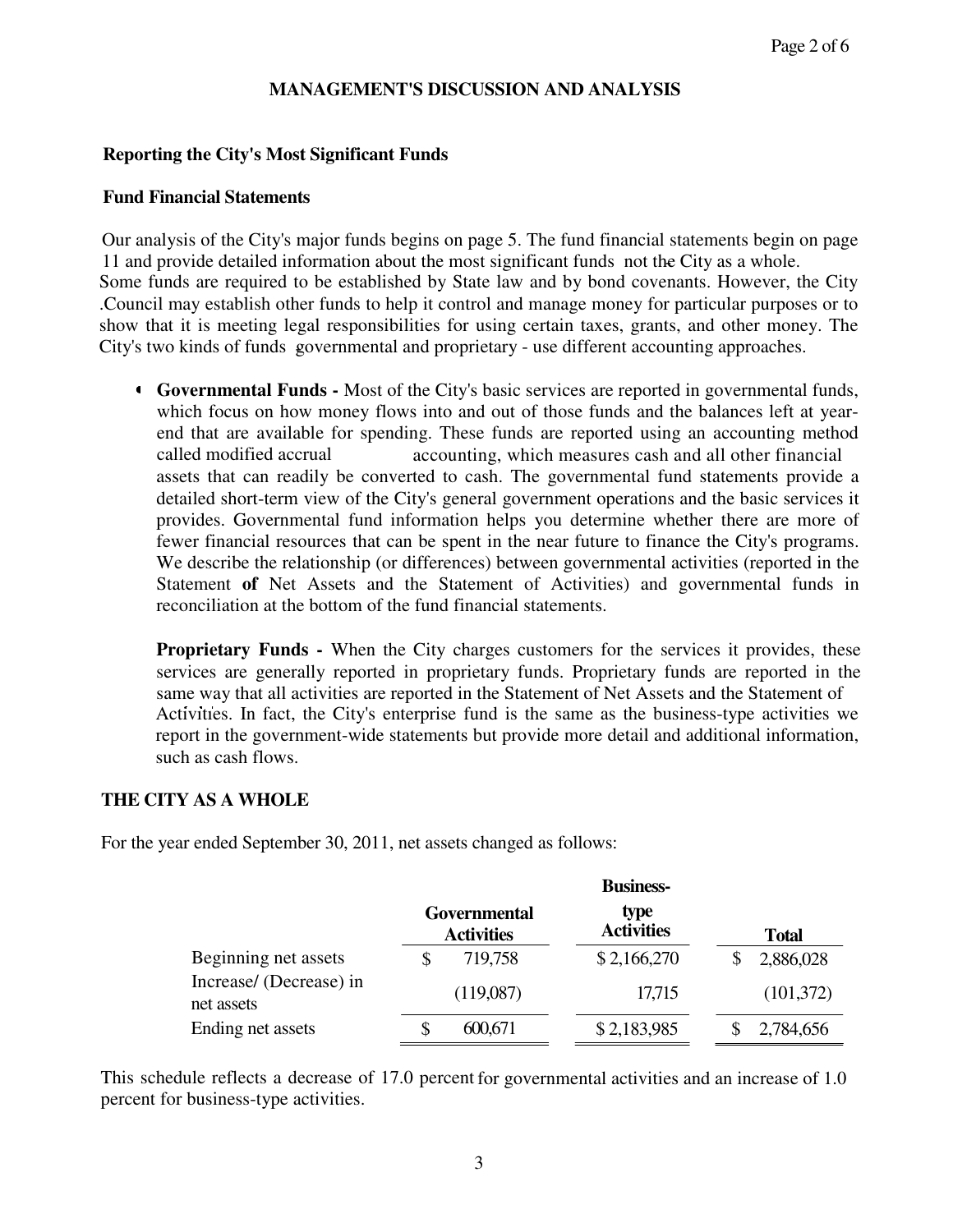## THE CITY AS A WHOLE (continued)

A comparison of assets, liabilities and changes in net assets is as follows:

|                     | 2010<br>2011 |             | Change               |  |
|---------------------|--------------|-------------|----------------------|--|
| <b>Total Assets</b> | \$4,550,609  | \$4,539,195 | 11.414               |  |
| Total Liabilities   | 1,765,955    | 1,653,167   | 112,788              |  |
| Net Assets          | \$2,784,654  | \$2,886,028 | $\frac{101,374}{20}$ |  |

The increase in assets is due to water  $\&$  sewer improvements. The increase in liabilities is due to increased accounts and notes payable.

#### Governmental Activities

To aid in the. understanding of the Statement of Activities some additional explanation is given. Of particular interest is the format that is significantly different than a typical Statement of Revenues, Expenses, and Changes in Fund Balance. You will notice that expenses are listed in the first column with revenues from that particular program reported to the right. The result is a Net (Expense)/Revenue. The reason for this kind of format is to highlight the relative financial burden of each of the functions on the City's taxpayers. It also identifies how much each function draws from the general revenues or if it is self-financing through fees and grants. Some of the individual line item revenues reported for each function are:

| Miscellaneous: | Various permits, fees for services |
|----------------|------------------------------------|
| Police:        | Fines                              |
| Library:       | Fines and Donations                |

All other governmental revenues are reported as general. It is important to note that all taxes are classified as general revenue even if restricted for a specific purpose.

A comparison of governmental activities revenues and expenses on the Statement of Activities is as follows:

|                        | 2011        | 2010        | Change      |
|------------------------|-------------|-------------|-------------|
| Revenues               | \$1,675,489 | \$1,715,249 | \$ (39,760) |
| Expenses and Transfers | 1,794,576   | 1,860,281   | (65,705)    |
| Change in Net Assets   | \$(119,087) | \$(145,032) | 25,945      |

The decrease in revenue is due to a decrease in investment income and charges for services. Increased expenses are due to spending for streets.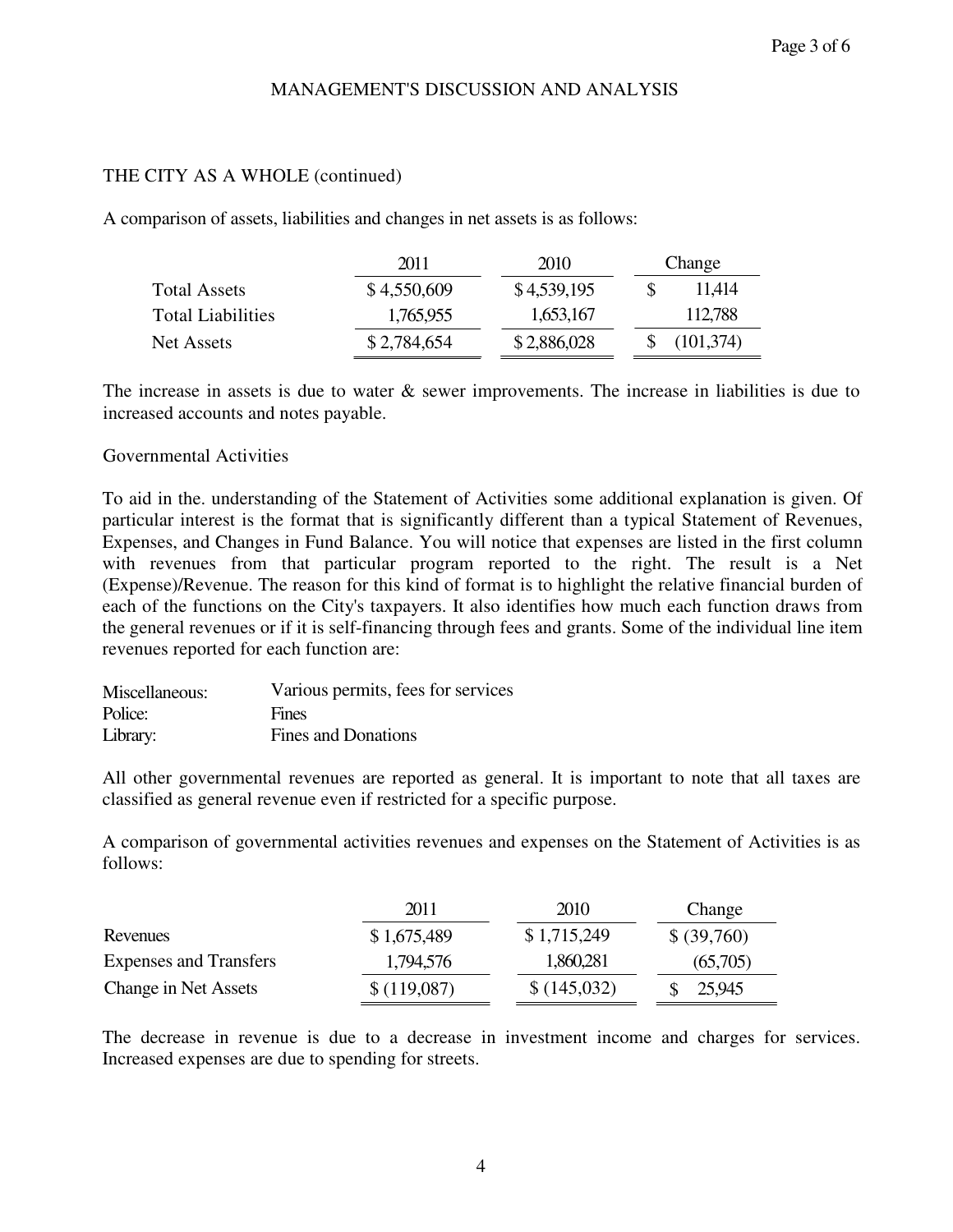#### **Governmental Activities** (continued),

A comparison of the whole City revenues and expenses is as follows:

|                                               | 2011        | 2010        | <b>Change</b> |
|-----------------------------------------------|-------------|-------------|---------------|
| <b>Total Revenues and</b><br><b>Transfers</b> | \$2,371,461 | \$2,360,552 | 10,909        |
| <b>Total Expenses</b>                         | 2,472,833   | 2,503,385   | \$ (30,552)   |
| Change in Net Assets                          | \$(101,372) | \$(142,833) | 41,461        |

#### **Business-type Activities**

The Business-type activities include the operations of the water and sewer fund. The water and sewer fund generated a loss of \$128,528 in 2011, compared to a loss of 139,762 in 2010. The water and sewer fund received operating transfers from the general fund in the amounts of \$216,029 in 2011 and \$207,916 in 2010. These transfers also included \$129,851 in property tax revenue for debt service. These operating transfers resulted in changes in fund balance of \$17,715 in 2011 and \$2,201 in 2010.

#### **THE CITY'S FUNDS**

The City's general fund decreased \$252,194, after a transfer to Library fund of \$18,297. Total revenues increased \$24,394 while expenses increased \$648.

#### **General Fund Budgetary highlights**

General fund revenues were over the budget by \$84,136 or 6.0%. Expenditures were over the budget by \$95,914 or 6%. The shortage was, due primarily to administrative and street expenditures.

#### **CAPITAL ASSETS AND DEBT ADMINISTRATION**

#### **Capital Assets**

At September 30, 2011, the City had \$3,686,625 invested in fixed assets (net of depreciation) including police and fire equipment, building, water lines, sewer lines and gas lines. The City has not recorded its investments in roads, bridges and parks for years prior to 2004 due to the difficulty in estimating the value of those items.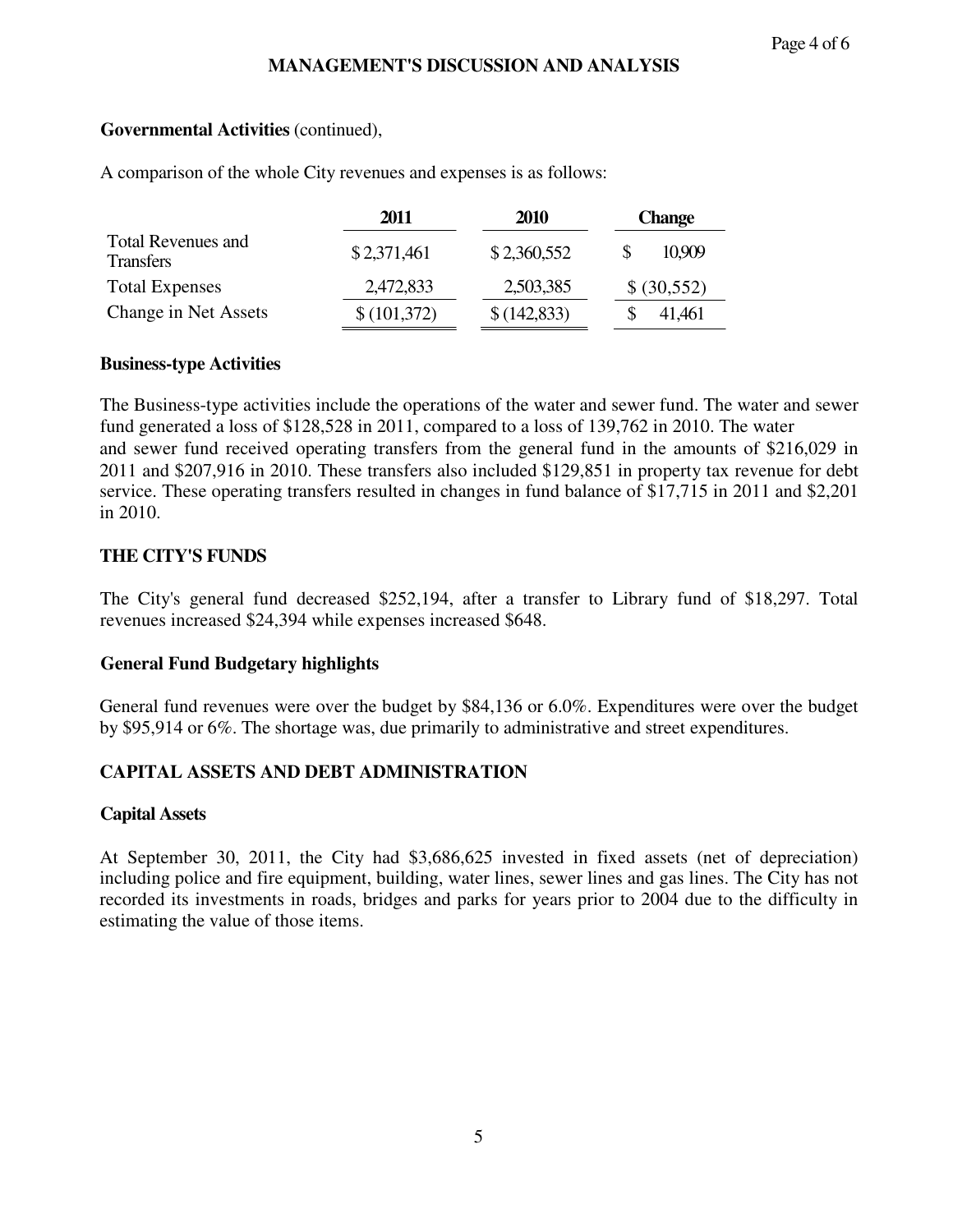|                          |             | Governmental | Business-type |              |  |  |
|--------------------------|-------------|--------------|---------------|--------------|--|--|
|                          | Value       | Depreciation | Value         | Depreciation |  |  |
| Land                     | 8,212<br>\$ | \$           | \$            | \$           |  |  |
| Library                  | 324,381     | 278,996      |               |              |  |  |
| Fire Department          | 23,921      | 20,931       |               |              |  |  |
| <b>Police Department</b> | 20,756      | 6,381        |               |              |  |  |
| <b>Streets Paving</b>    | 1,238,417   | 1,184,846    |               |              |  |  |
| Other                    | 1,165,079   | 888,122      |               |              |  |  |
| Water and Sewer          |             |              | 6,794,774     | 3,509,639    |  |  |
|                          | \$2,780,766 | \$2,379,276  | \$6,794,774   | \$3,509,639  |  |  |
|                          |             |              |               |              |  |  |

#### Capital Assets (continued)

Governmental fund assets increased \$183,906 and depreciation was \$86,122. Business fund assets increased \$595,079 and depreciation was \$237,369.

#### Debt

The Governmental Fund had no debt at the end of the year. During the year, net debt reduction was \$55,000 in the Business type activities.

#### Economic Factors

The principle business activities conducted within the City and the immediately surrounding areas continue to be retail, agriculture, light manufacturing and oil and gas exploration and production. The business climate during the fiscal year ending September 30, 2011 was generally positive and relatively stable in the City and surrounding area.

Property valuations within the City have continued to experience slight increases, even as a current declining national housing market made its way into East Texas. Several recent new housing starts have provided an indication that growth in the City may be taking root.. The budget process for the 2011-2012 fiscal year reflected a stable and gradually expanding property tax base.

Sales tax revenue increased 12.5% in calendar year 2011 compared to 2010. The increase reflects encouraging improvements from FYE 2010.

Oil and gas exploration and production has slowed in the area, but the related reduction in royalties has been successfully addressed in the City's budgeting process as efficiencies in operation and reduction of operating costs have more than compensated for the financial effect of that sector.

The City has had inquiries from several businesses that are considering locating in Troup. The presence of the railroad provides an opportunity for some of those business operations to ship and receive freight in a manner that is preferable to them over being limited to only trucking materials in and out of town. The City is working to expand business operation by attracting several smaller operations that will support an even more diversified employment and tax base.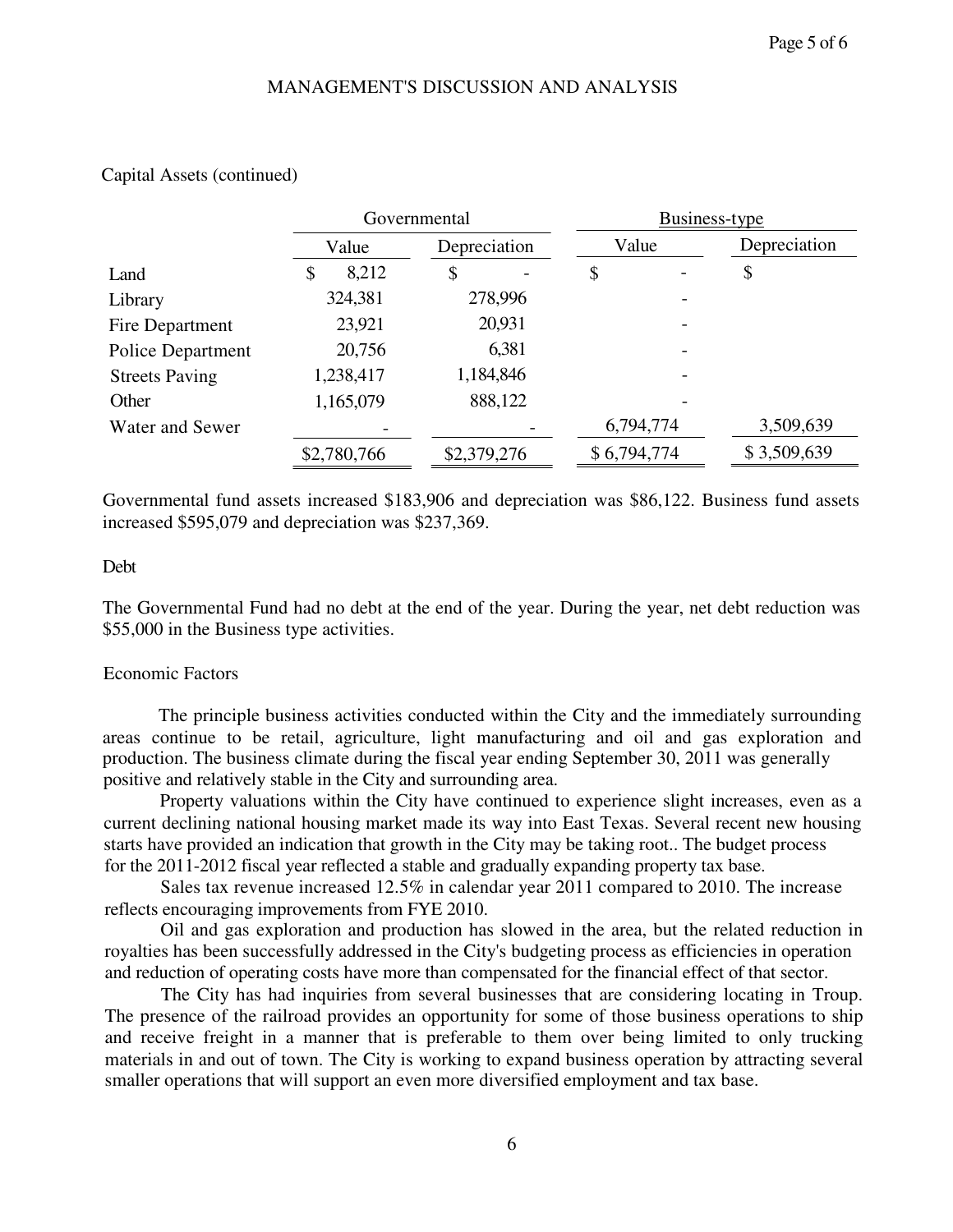## CONTACTING THE CITY'S FINANCIAL MANAGEMENT

This financial report is designed to provide our citizens, taxpayers, customers and creditors with a general overview of the City's finances and to show the City's accountability for the money it receives. If you have questions about this report or need additional financial information, contact the City Secretary's Office at (903) 842-3128.

Cheryl Jimerson City Secretary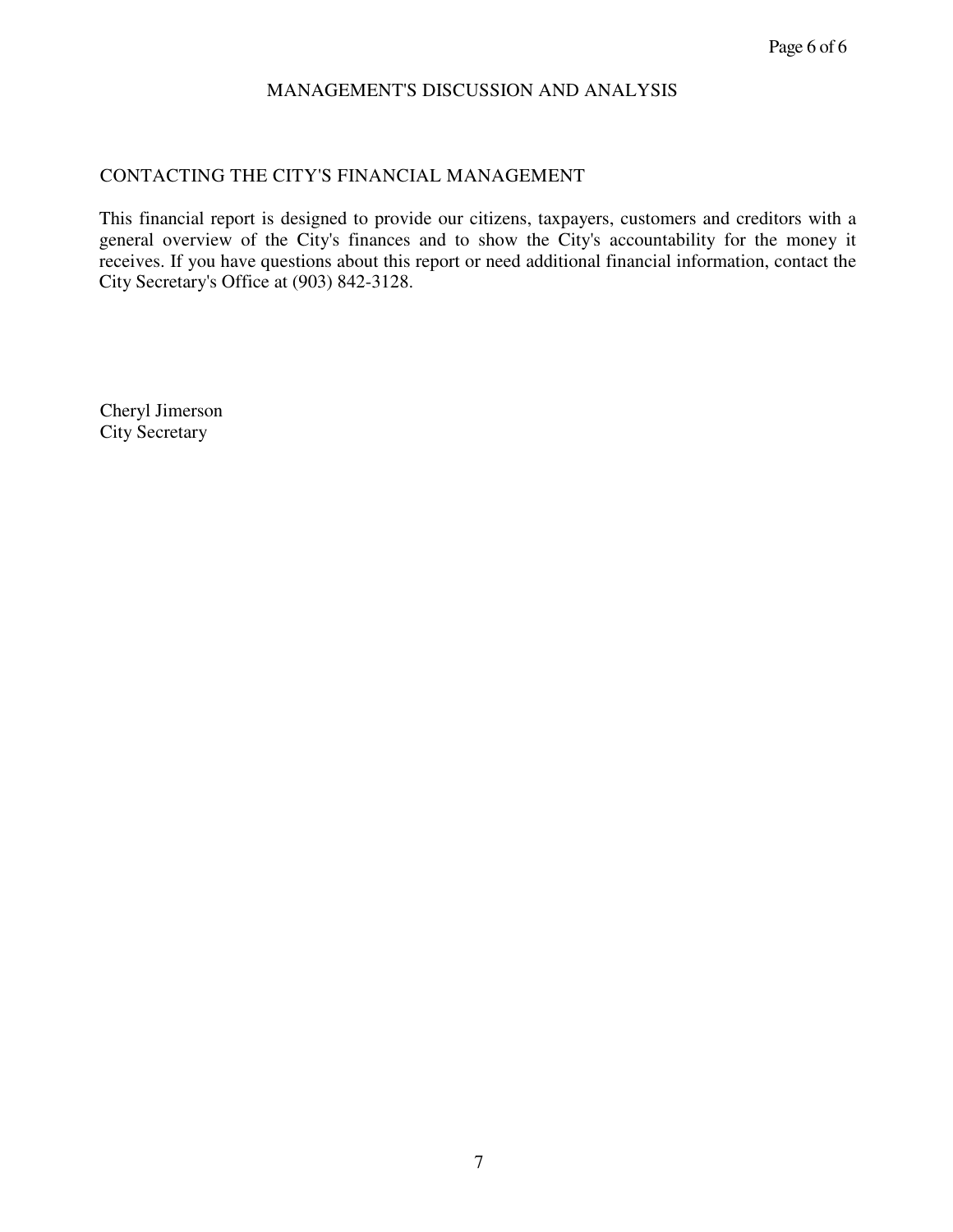# CITY OF TROUP, TEXAS STATEMENT OF NET ASSETS SEPTEMBER 30, 2011

|                                                 |                   | Business-         |             |               |  |
|-------------------------------------------------|-------------------|-------------------|-------------|---------------|--|
|                                                 | Governmental      | type              |             | Component     |  |
| <b>ASSETS</b>                                   | <b>Activities</b> | <b>Activities</b> | Total       | Units         |  |
| <b>Current Assets:</b>                          |                   |                   |             |               |  |
| Cash, Including Time Deposits                   | \$<br>31,566      | \$<br>486,813     | \$518,379   | \$<br>268,750 |  |
| <b>Accounts Receivable</b>                      | 26,372            | 79,541            | 105,913     |               |  |
| <b>Accounts Receivable - Taxes</b>              | 49,193            |                   | 49,193      |               |  |
| <b>Total Current Assets</b>                     | 107,131           | 566,354           | 673,485     | 268,750       |  |
| <b>Noncurrent Assets:</b>                       |                   |                   |             |               |  |
| <b>Restricted Cash</b>                          | 143,004           | 47,495            | 190,499     |               |  |
| Capital Assets, Net of Depreciation             | 401,490           | 3,285,135         | 3,686,625   | 6,954         |  |
| <b>Total Noncurrent Assets</b>                  | 544,494           | 3,332,630         | 3,877,124   | 6,954         |  |
| <b>Total Assets</b>                             | 651,625           | 3,898,984         | 4,550,609   | 275,704       |  |
| <b>LIABILITIES</b>                              |                   |                   |             |               |  |
| <b>Current Liabilities:</b>                     |                   |                   |             |               |  |
| Bonds Payable - Current                         |                   | 57,000            | 57,000      |               |  |
| Notes Payable'- Current                         |                   | 26,400            | 26,400      |               |  |
| <b>Accounts Payable</b>                         | 50,954            | 69,481            | 120,435     |               |  |
| <b>Total Current Liabilities</b>                | 50,954            | 152,881           | 203,835     |               |  |
| <b>Noncurrent Liabilities:</b>                  |                   |                   |             |               |  |
| Bonds Payable - Non-Current                     |                   | 1,456,410         | 1,456,410   |               |  |
| Notes Payable - Non-Current                     |                   | 105,710           | 105,710     |               |  |
| <b>Total Noncurrent Liabilities</b>             |                   | 1,562,120         | 1,562,120   |               |  |
| <b>Total Liabilities</b>                        | 50,954            | 1,715,001         | 1,765,955   |               |  |
| <b>NET ASSETS</b>                               |                   |                   |             |               |  |
| Invested in Capital Assets, Net of Related Debt | 401,490           | 1,639,615         | 2,041,105   | 6,954         |  |
| Unrestricted                                    | 199,181           | 544,368           | 743,549     | 268,750       |  |
| <b>Total Net Assets</b>                         | 600,671<br>\$     | \$2,183,983       | \$2,784,654 | 275,704<br>\$ |  |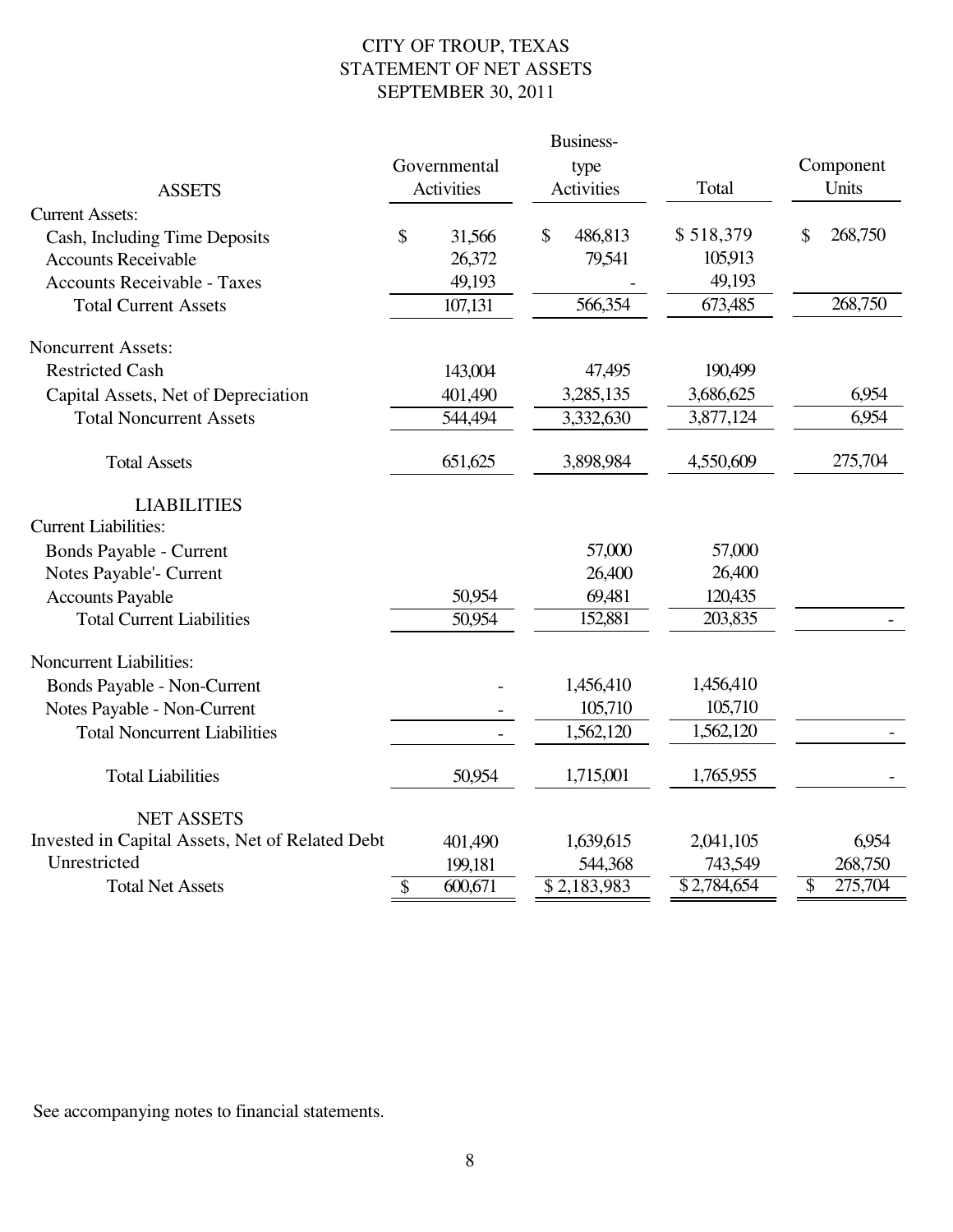## STATE NT OF ACTIVITIESFOR THE YEAR ENDED SEPTEMBER 30, 2011 CITY OF TROUP, TEXAS

|                 |                 |                   | Net (Expenses) Revenue and Changes in Net Assets |            |                                   |               |               |               |
|-----------------|-----------------|-------------------|--------------------------------------------------|------------|-----------------------------------|---------------|---------------|---------------|
|                 |                 | Operating         |                                                  |            | Business-                         | Total         |               |               |
|                 |                 | Grants and        |                                                  |            |                                   | Primary       | Component     |               |
| <b>Expenses</b> | <b>Services</b> | Contributions     |                                                  |            | <b>Activities</b>                 | Government    | Units         | Total         |
|                 |                 |                   |                                                  |            |                                   |               |               |               |
| \$395,519       | 67,037<br>\$.   | \$                | \$                                               | (328, 482) | \$                                | \$ (328, 482) | $\mathcal{S}$ | \$ (328, 482) |
| 595,356         | 101,016         | 143,741           |                                                  | (350, 599) |                                   | (350,599)     |               | (350, 599)    |
| 34,955          | 36,508          |                   |                                                  | 1,553      |                                   | 1,553         |               | 1,553         |
| 9,082           | 5,167           |                   |                                                  | (3,915)    |                                   | (3,915)       |               | (3,915)       |
| 177,595         | 228,345         |                   |                                                  | 50,750     |                                   | 50,750        |               | 50,750        |
| 73,565          | 7,135           | 89,187            |                                                  | 22,757     |                                   | 22,757        |               | 22,757        |
| 32,326          |                 |                   |                                                  | (32, 326)  |                                   | (32, 326)     |               | (32, 326)     |
| 260,149         |                 |                   |                                                  | (260, 149) |                                   | (260, 149)    |               | (260, 149)    |
| ,578,547        | 445,208         | 232,928           |                                                  | (900, 411) |                                   | (900, 411)    |               | (900, 411)    |
|                 |                 |                   |                                                  |            |                                   |               |               |               |
| 894,286         | 693,354         |                   |                                                  |            | (200, 932)                        | (200, 932)    |               | (200, 932)    |
| 894,286         | 693,354         |                   |                                                  |            | (200, 932)                        | (200, 932)    |               | (200, 932)    |
| \$2,472,833     | \$1,138,562     | 232,928<br>\$     |                                                  | (900, 411) | (200, 932)                        | (1,101,343)   |               | (1,101,343)   |
|                 |                 |                   |                                                  |            |                                   |               |               |               |
|                 |                 |                   |                                                  |            |                                   |               |               | (2,859)       |
| (2,859)         | \$              | \$                |                                                  |            |                                   |               | (2,859)       | (1,104,202)   |
|                 | (2,859)         | Charges for<br>\$ | Program Revenues<br>\$                           |            | Governmental<br><b>Activities</b> | type          |               | (2,859)       |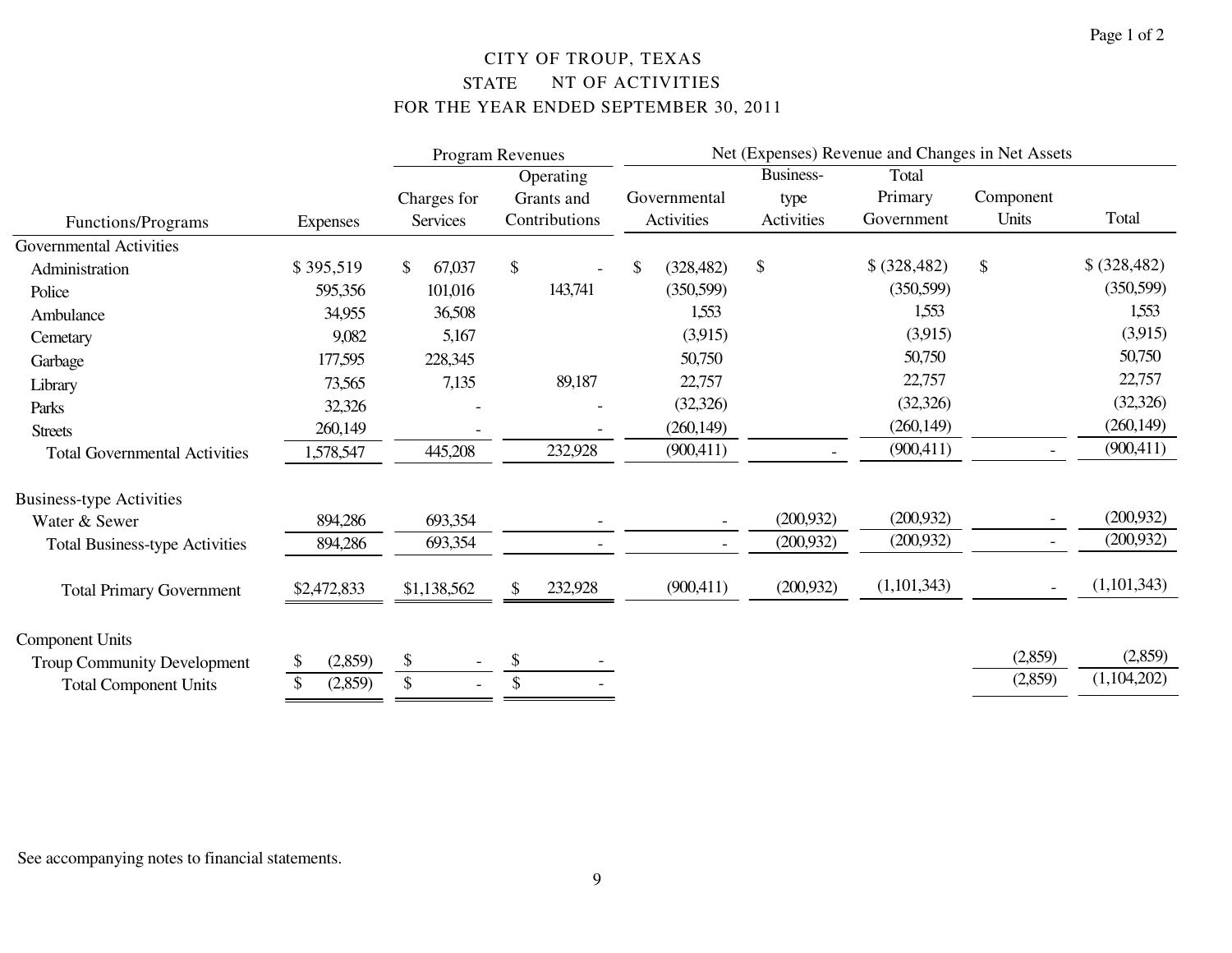# CITY OF TROUP, TEXAS STATEMENT OF ACTIVITIES FOR THE YEAR ENDED SEPTEMBER 30, 2011

|                                             |                 |                                | Program Revenues        |                   |                    | Net (Expenses) Revenue and Changes in Net Assets |                    |             |  |
|---------------------------------------------|-----------------|--------------------------------|-------------------------|-------------------|--------------------|--------------------------------------------------|--------------------|-------------|--|
|                                             |                 |                                | Operating<br>Grants and | Governmental      | <b>Business-</b>   | Total                                            |                    |             |  |
| Functions/Programs                          | <b>Expenses</b> | Charges for<br><b>Services</b> | Contributions           | <b>Activities</b> | type<br>Activities | Primary<br>Government                            | Component<br>Units | Total       |  |
| <b>General Revenues</b>                     |                 |                                |                         |                   |                    |                                                  |                    |             |  |
| Taxes:                                      |                 |                                |                         |                   |                    |                                                  |                    |             |  |
| Property taxes                              |                 |                                |                         | 664,946           |                    | 664,946                                          |                    | 664,946     |  |
| Franchise and Sales taxes                   |                 |                                |                         | 317,297           |                    | 317,297                                          | 79,300             | 396,597     |  |
| Investment income                           |                 |                                |                         | 15,110            | 2,618              | 17,728                                           | 1,322              | 19,050      |  |
| <b>Transfers-Internal Activity</b>          |                 |                                |                         | (216,029)         | 216,029            |                                                  |                    |             |  |
| <b>Total General Revenues and Transfers</b> |                 |                                |                         | 781,324           | 218,647            | 999,971                                          | 80,622             | 1,080,593   |  |
| <b>Change in Net Assets</b>                 |                 |                                |                         | (119,087)         | 17,715             | (101,372)                                        | 77,763             | (23,609)    |  |
| Net Assets - Beginning                      |                 |                                |                         | 719,758           | 2,166,270          | 2,886,028                                        | 197,941            | 3,083,969   |  |
| Net Assets - Ending                         |                 |                                |                         | 600,671           | \$2,183,985        | \$2,784,656                                      | \$275,704          | \$3,060,360 |  |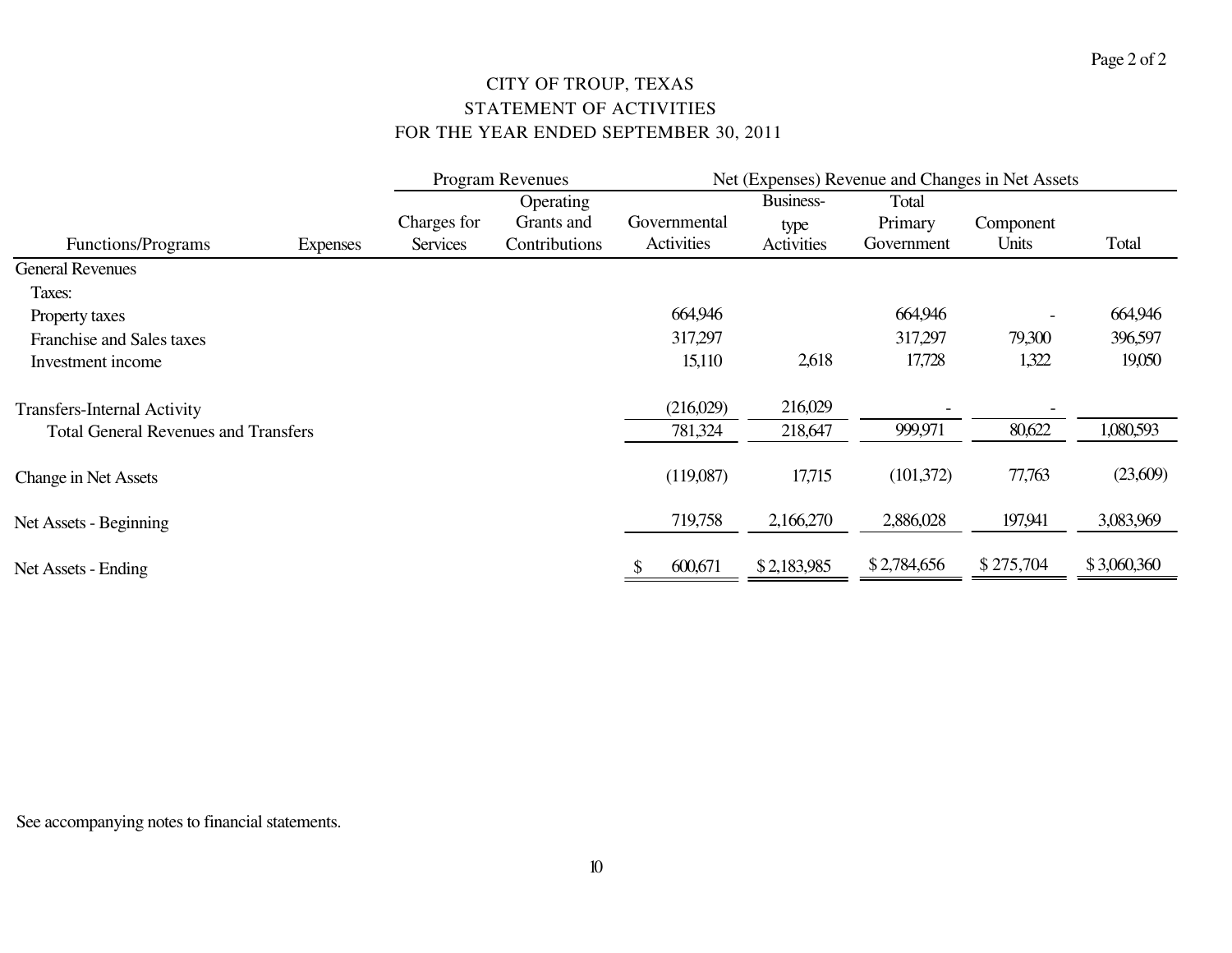# **CITY OF TROUP, TEXAS BALANCE SHEET - GOVERNMENTAL FUNDS SEPTEMBER 30, 2011**

|                                                                                                       |               |                           |                     | Total         |
|-------------------------------------------------------------------------------------------------------|---------------|---------------------------|---------------------|---------------|
|                                                                                                       |               |                           |                     | Governmental  |
|                                                                                                       | General Fund  |                           | <b>Library Fund</b> | Funds         |
| <b>ASSETS</b>                                                                                         |               |                           |                     |               |
| Cash, Including Time Deposits                                                                         | \$<br>31,566  | \$                        | 38,242              | \$<br>69,808  |
| Cash Restricted for Specific Purposes                                                                 |               |                           | 104,762             | 104,762       |
| <b>Accounts Receivable - Taxes</b>                                                                    | 49,193        |                           |                     | 49,193        |
| Accounts Receivable - Other                                                                           | 26,372        |                           |                     | 26,372        |
| <b>Total Assets</b>                                                                                   | \$<br>107,131 | \$                        | 143,004             | \$<br>250,135 |
| <b>LIABILITIES</b>                                                                                    |               |                           |                     |               |
| <b>Accounts Payable</b>                                                                               | \$<br>50,955  | $\boldsymbol{\mathsf{S}}$ |                     | \$<br>50,955  |
| <b>Total Liabilities</b>                                                                              | 50,955        |                           |                     | 50,955        |
| <b>Fund Balances</b>                                                                                  |               |                           |                     |               |
|                                                                                                       |               |                           | 143,004             |               |
| Committed for the Library                                                                             |               |                           |                     | 143,004       |
| Unassigned                                                                                            | 56,176        |                           |                     | 56,176        |
| <b>Total Fund Balances</b>                                                                            | 56,176        |                           | 143,004             | 199,180       |
| <b>Total Liabilities and Fund Balances</b>                                                            | \$<br>107,131 | \$                        | 143,004             |               |
| Amounts reported for governmental activities in the Statement<br>of Net Assets are different because: |               |                           |                     |               |
| Capital assets used in governmental activities are not financial                                      |               |                           |                     |               |
| resources and therefore are not reported in the funds, net of                                         |               |                           |                     |               |
| accumulated depreciation of \$2,379,276                                                               |               |                           |                     | 401,491       |
| Long-term liabilities are not due and payable in the current                                          |               |                           |                     |               |
| period and therefore are not reported in the funds:                                                   |               |                           |                     |               |
| Notes Payable                                                                                         |               |                           |                     |               |
| <b>Bonds Payable</b>                                                                                  |               |                           |                     |               |
|                                                                                                       |               |                           |                     |               |
| Net Assets of Governmental Activities                                                                 |               |                           |                     | \$<br>600,671 |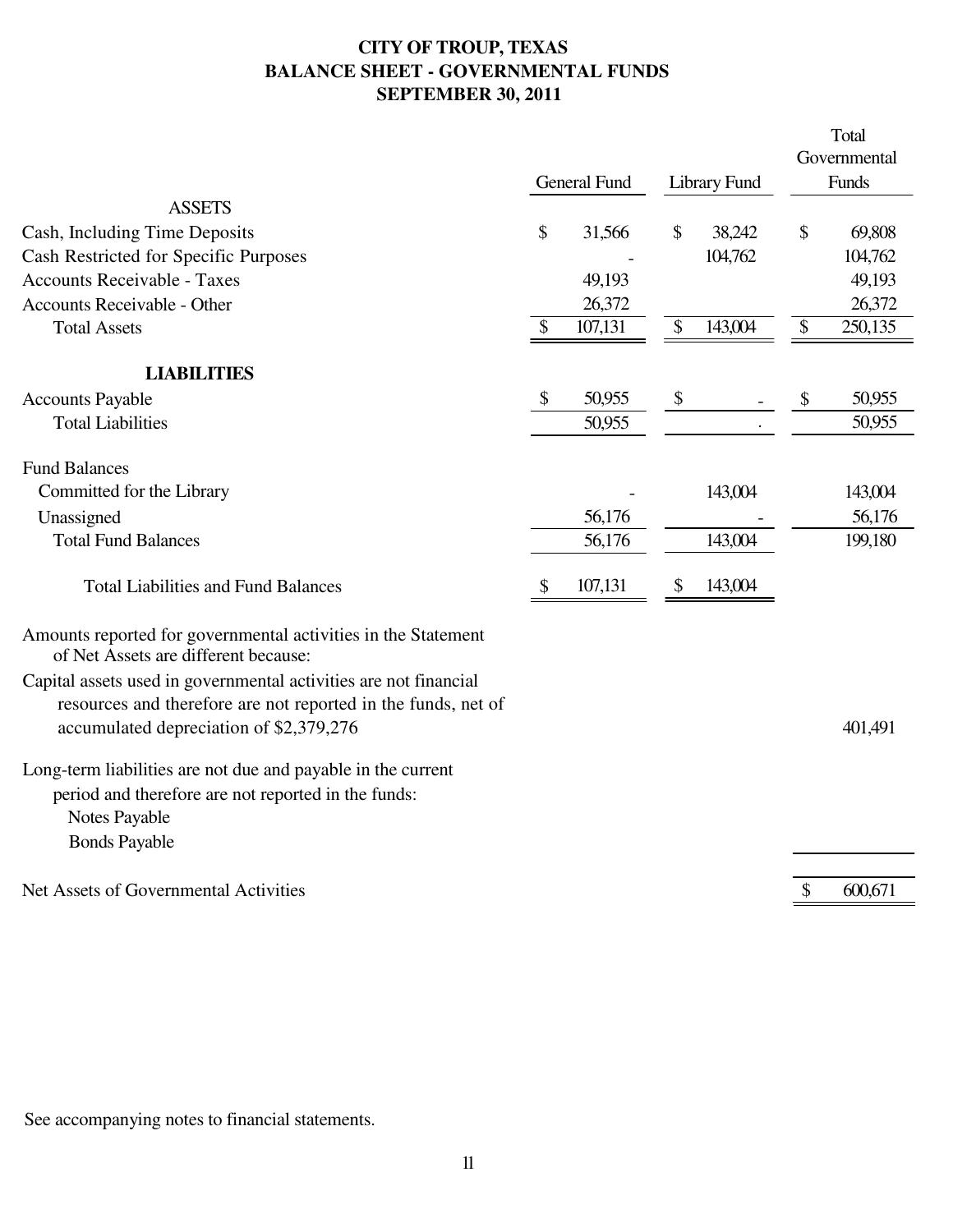## CITY OF TROUP, TEXAS STATEMENT OF REVENUES, EXPENDITURES AND CHANGES IN FUND BALANCES GOVERNMENTAL FUNDS FOR THE YEAR ENDED SEPTEMBER 30, 2011

|                                                   | Fund          | General    | Library<br>Fund | Total<br>Governmental<br>Funds |
|---------------------------------------------------|---------------|------------|-----------------|--------------------------------|
| Revenues:                                         |               |            |                 |                                |
| <b>Property Taxes</b>                             | \$            | 664,946    | \$              | \$<br>664,946                  |
| <b>Franchise and Sales Taxes</b>                  |               | 317,297    |                 | 317,297                        |
| Fines and Fees                                    |               | 81,434     | 7,135           | 88,569                         |
| <b>Charges for Services</b>                       |               | 299,674    |                 | 299,674                        |
| <b>Other Miscellaneous Revenues</b>               |               | 58,594     | 6,300           | 64,894                         |
| Royalties, Grant Revenues and Donations           |               | 156,781    | 68,328          | 225,109                        |
| <b>Total Revenues</b>                             |               | 1,578,726  | 81,763          | 1,660,489                      |
| Expenditures:                                     |               |            |                 |                                |
| Administration                                    |               | 479,665    |                 | 479,665                        |
| Police                                            |               | 619,992    |                 | 619,992                        |
| Ambulance                                         |               | 34,996     |                 | 34,996                         |
| Cemetary                                          |               | 9,082      |                 | 9,082                          |
| Garbage                                           |               | 177,595    |                 | 177,595                        |
| Library                                           |               |            | 64,738          | 64,738                         |
| Parks                                             |               | 30,879     |                 | 30,879                         |
| <b>Streets</b>                                    |               | 244,385    |                 | 244,385                        |
| Debt Service                                      |               |            |                 |                                |
| <b>Total Expenditures</b>                         |               | 1,596,594  | 64,738          | 1,661,332                      |
| Excess (Deficiency) of Revenues                   |               |            |                 |                                |
| Over (Under) Expenditures                         |               | (17, 868)  | 17,025          | (843)                          |
| Other Financing Sources (Uses):                   |               |            |                 |                                |
| <b>Operating Transfers</b>                        |               | (234, 326) | 18,297          | (216,029)                      |
| <b>Total Other Financing Sources (Uses)</b>       |               | (234, 326) | 18,297          | (216,029)                      |
| Excess (Deficiency) of Revenues and Other Sources |               |            |                 |                                |
| Over Expenditures and Other Uses                  |               | (252, 194) | 35,322          | (216,872)                      |
| Fund Balance - Beginning                          |               | 308,370    | 107,682         | 416,052                        |
| Fund Balance - Ending                             | $\mathcal{S}$ | 56,176     | \$143,004       | \$<br>199,180                  |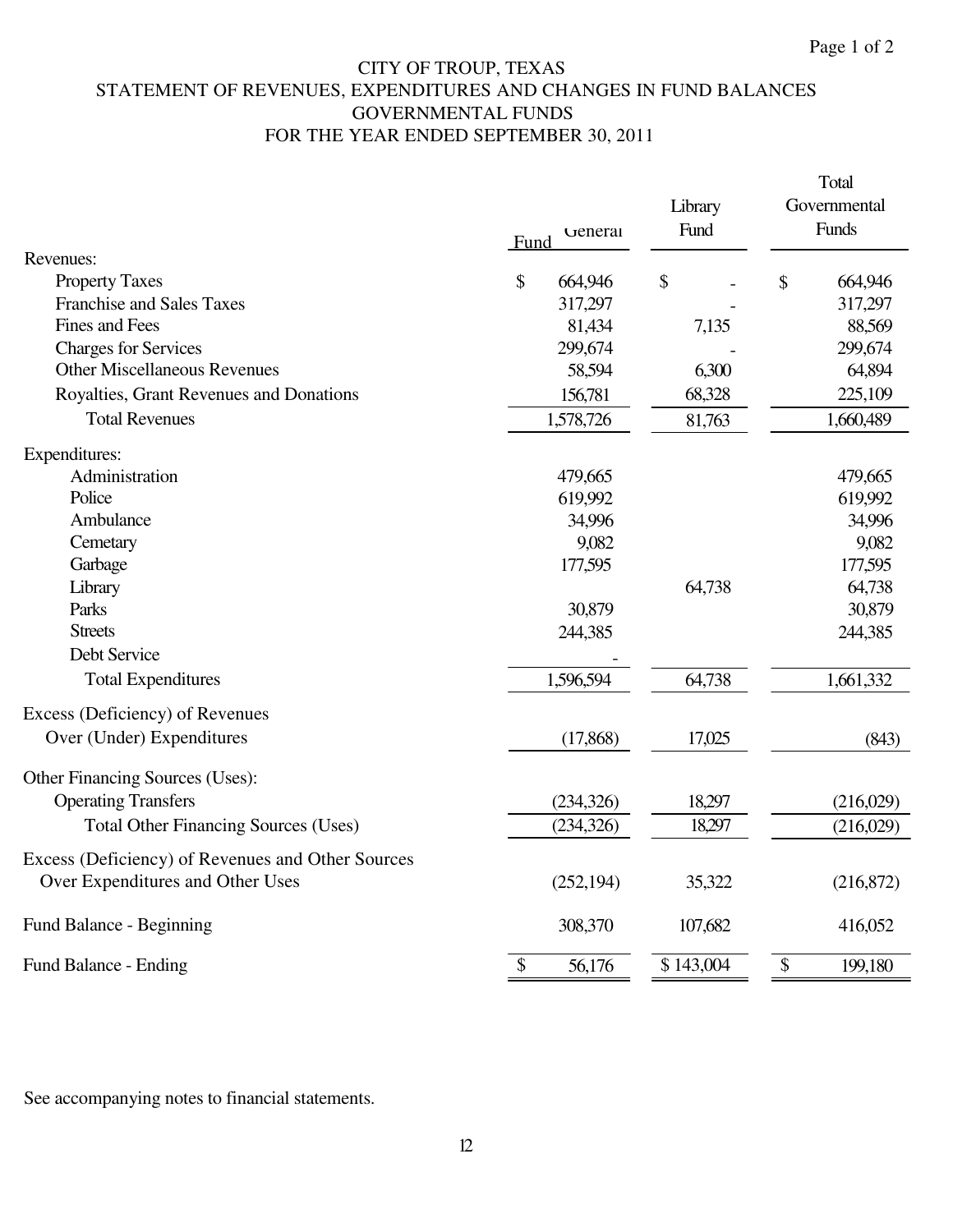# CITY OF TROUP, TEXAS STATEMENT OF REVENUES, EXPENDITURES AND CHANGES IN FUND BALANCES GOVERNMENTAL FUNDS FOR THE YEAR ENDED SEPTEMBER 30, 2011

| Reconciliation of the change in fund balances - total governmental funds to the change in net assets of<br>governmental activities:                                                      |                 |
|------------------------------------------------------------------------------------------------------------------------------------------------------------------------------------------|-----------------|
| Net change in fund balances - total governmental funds<br>Amounts reported for governmental activities in the Statement of<br>Activities are different because:                          | \$<br>(216,872) |
| Governmental funds report capital outlays as expenditures while governmental<br>activities report depreciation expense to allocate those expenditures over<br>the life of the assets:    |                 |
| Capital Asset Purchases Capitalized                                                                                                                                                      | 183,907         |
| Depreciation Expense                                                                                                                                                                     | (86,122)        |
|                                                                                                                                                                                          | 97,785          |
| Governmental funds report capital financing as revenues while governmental<br>activities do not:<br>Capital Financing                                                                    |                 |
| Repayment of debt principal is an expenditure in the governmental funds,<br>but the repayment reduces long-term liabilities in the Statement of Net Assets:<br><b>Principal Payments</b> |                 |
| Change in Net Assets of Governmental Activities                                                                                                                                          | (119,087)       |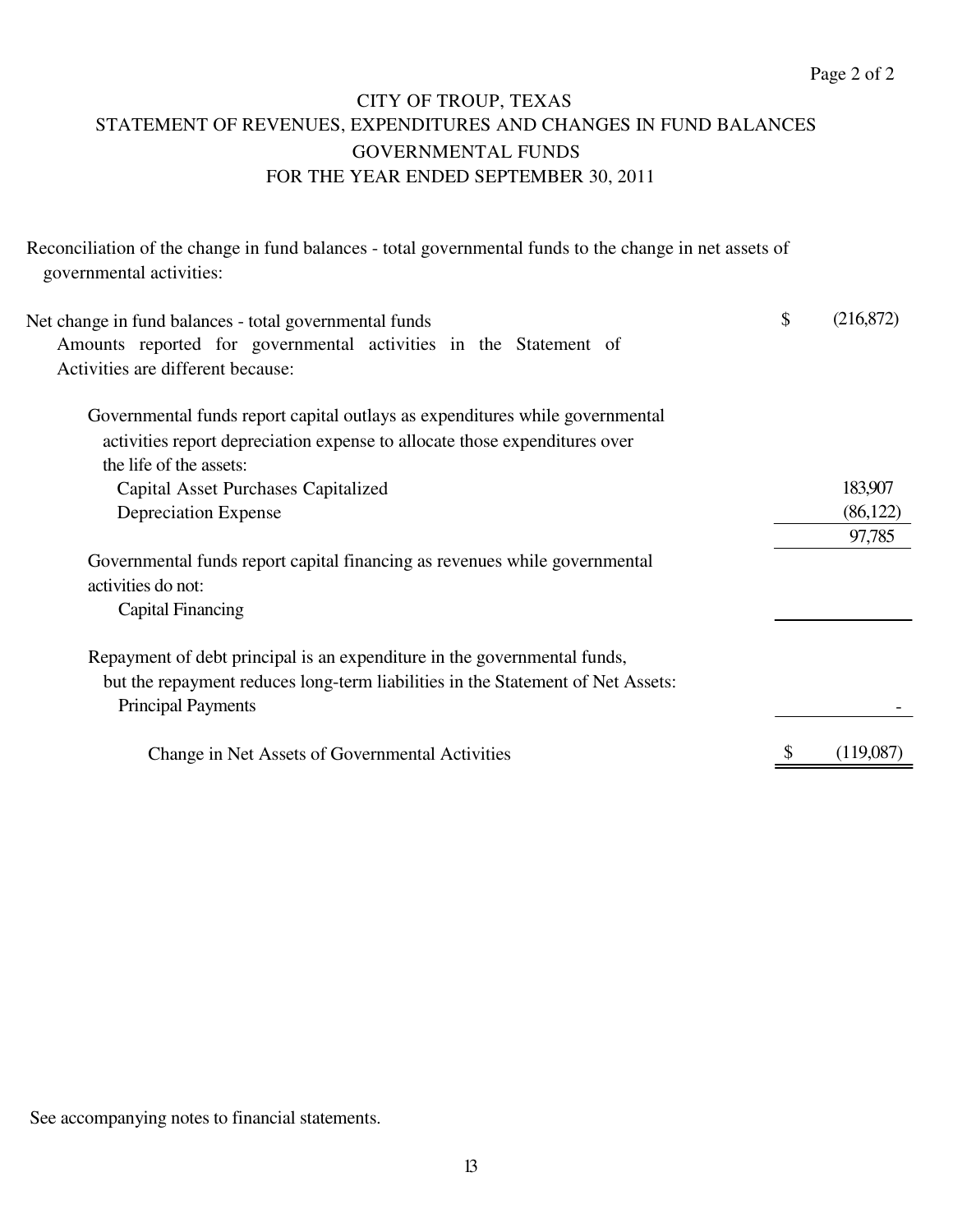## CITY OF TROUP, TEXAS STATEMENT OF NET ASSETS PROPRIETARY FUND FOR THE YEAR ENDED SEPTEMBER 30, 2011

|                                                  | Water and<br>Sewer Fund |  |
|--------------------------------------------------|-------------------------|--|
| <b>ASSETS</b>                                    |                         |  |
| <b>Current Assets:</b>                           |                         |  |
| Cash                                             | \$<br>486,813           |  |
| <b>Cash Restricted</b>                           | 47,495                  |  |
| <b>Accounts Receivable</b>                       | 79,541                  |  |
| <b>Total Current Assets</b>                      | 613,849                 |  |
| <b>Noncurrent Assets:</b>                        |                         |  |
| <b>Restricted Assets</b>                         |                         |  |
| Fixed Assets, Net of Depreciation of \$3,509,639 | 3,285,135               |  |
| <b>Total Noncurrent Assets</b>                   | 3,285,135               |  |
| <b>Total Assets</b>                              | 3,898,984               |  |
| <b>LIABILITIES</b>                               |                         |  |
| <b>Current Liabilities:</b>                      |                         |  |
| <b>Accounts Payable</b>                          | 10,060                  |  |
| <b>Meter Deposits</b>                            | 59,421                  |  |
| 1996 Bonds Payable - Current                     | 15,000                  |  |
| 2009 Bonds Payable - Current                     | 42,000                  |  |
| Notes Payable - Current                          | 26,400                  |  |
| <b>Total Current Liabilities</b>                 | 152,881                 |  |
| Noncurrent Liabilities:                          |                         |  |
| 1996 Bonds Payable - Noncurrent                  | 178,982                 |  |
| 2009 Bonds Payable - Noncurrent                  | 1,277,428               |  |
| Notes Payable - Noncurrent                       | 105,710                 |  |
| <b>Total. Noncurrent Liabilities</b>             | 1,562,120               |  |
| <b>Total Liabilities</b>                         | 1,715,001               |  |
| <b>NET ASSETS</b>                                |                         |  |
| Invested in Capital Assets, Net of Related Debt  | 1,639,615               |  |
| Unrestricted                                     | 544,368                 |  |
| <b>Total Net Assets</b>                          | 2,183,983<br>\$         |  |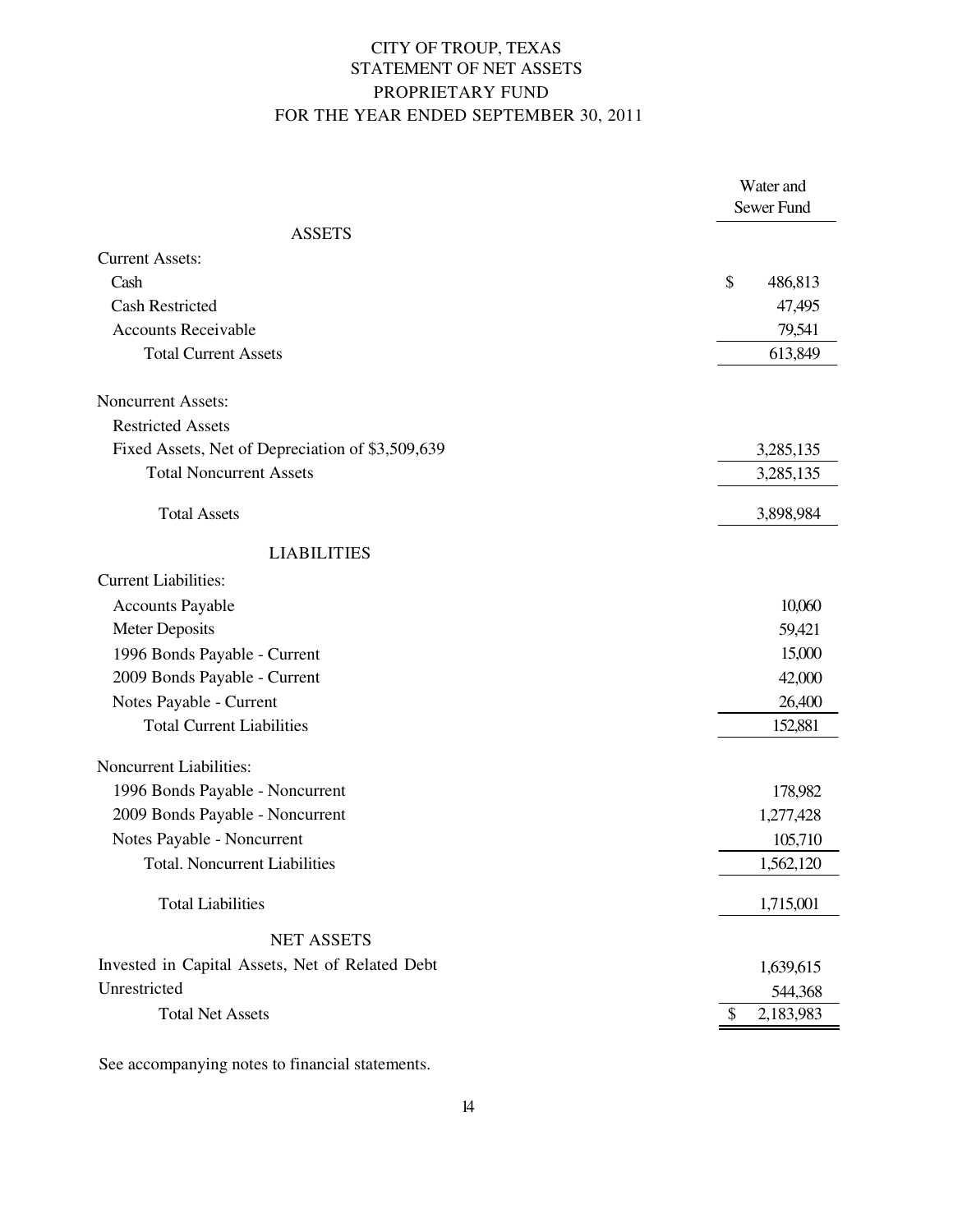# CITY OF TROUP, TEXAS STATEMENT OF REVENUES, EXPENSES AND CHANGES IN NET ASSETS PROPRIETARY FUND FOR THE YEAR ENDED SEPTEMBER 30, 2011

|                                               | Water and     |  |
|-----------------------------------------------|---------------|--|
|                                               | Sewer Fund.   |  |
| <b>Operating Revenues:</b>                    |               |  |
| Water and Sewer Charges                       | \$<br>629,244 |  |
| <b>Other Miscellaneous Revenues</b>           | 64,110        |  |
| <b>Total Operating Revenues</b>               | 693,354       |  |
| <b>Operating Expenses:</b>                    |               |  |
| <b>Payroll Expenses</b>                       | 247,272       |  |
| Repairs, Maintenance and Supplies             | 136,892       |  |
| Utilities and Telephone                       | 77,184        |  |
| Insurance                                     | 27,829        |  |
| Depreciation and Amortization                 | 239,559       |  |
| Lab Fees and Permits Legal                    | 6,380         |  |
| and Professional                              | 50,146        |  |
| Miscellaneous Expenses                        | 36,620        |  |
| <b>Total Operating Expenses</b>               | 821,882       |  |
| Operating Income/(Loss)                       | (128,528)     |  |
| Non-Operating Revenues/(Expense):             |               |  |
| <b>Interest Income</b>                        | 2,618         |  |
| <b>Interest Expense</b>                       | (72, 404)     |  |
| <b>Total Non-Operating Revenues/(Expense)</b> | (69,786)      |  |
| <b>Net Income Before Operating Transfers</b>  | (198,314)     |  |
| Operating Transfers In/(Out)                  | 216,029       |  |
| Net Income/(Loss)                             | 17,715        |  |
| Equity:                                       |               |  |
| Net Assets - Beginning of Year                | 2,166,268     |  |
| Net Assets - End of Year                      | 2,183,983     |  |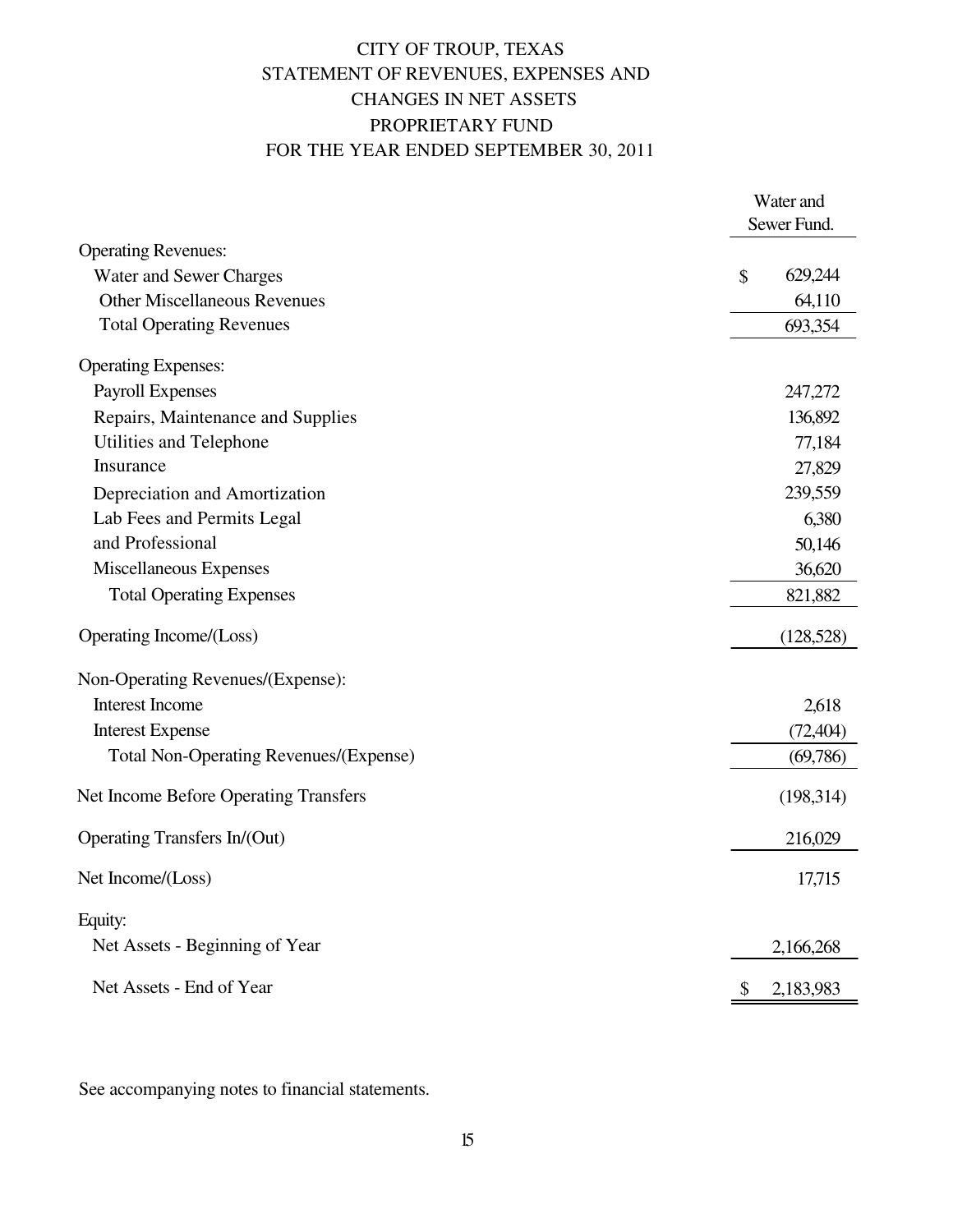# CITY OF TROUP, TEXAS COMBINED STATEMENT OF CASH FLOWS ALL PROPRIETARY FUND TYPES FOR THE YEAR ENDED SEPTEMBER 30, 2011

|                                                                | Proprietary     |
|----------------------------------------------------------------|-----------------|
|                                                                | Fund Type       |
|                                                                | Enterprise      |
|                                                                | Fund            |
| CASH FLOWS FROM OPERATING ACTIVITIES                           |                 |
| <b>Cash Received from Customers</b>                            | \$<br>680,489   |
| Cash Payments to Suppliers for Goods and Services              | (330,934)       |
| Cash Payments to and for Employees                             | (247,272)       |
| Net Cash Provided by Operating Activities                      | 102,283         |
| CASH FLOWS FROM NON-CAPITAL FINANCING ACTIVITIES               |                 |
| <b>Operating Transfer (Out)/In</b>                             | 216,029         |
| Net Cash Used for Non-Capital Financing Activities             | 216,029         |
| CASH FLOWS FROM CAPITAL AND RELATED FINANCING ACTIVITIES       |                 |
| <b>Issuance of Notes Payable</b>                               | 132,107         |
| <b>Purchase of Fixed Assets</b>                                | (595,079)       |
| <b>Interest Paid on Bonds and Loans</b>                        | (72, 404)       |
| Principal Payments on Bonds and Loans                          | (55,000)        |
| Net Cash Used for Capital and Related Financing Activities     | (590, 376)      |
| CASH FLOWS FROM INVESTING ACTIVITIES                           |                 |
| Interest and Dividends on Investments                          | 2,618           |
| Net Cash Provided by Investing Activities                      | 2,618           |
|                                                                |                 |
| Increase/(Decrease)<br><b>Net</b><br>Cash<br>Cash<br>in<br>and | (269, 446)      |
| Equivalents Cash and Cash Equivalents - Beginning of Year      | 803,754         |
| Cash and Cash Equivalents - End of Year                        | 534,308         |
| Reconciliation of Operating Income to                          |                 |
| Net Cash Provided by Operating Activities                      |                 |
| Operating Income/(Loss)                                        | \$<br>(128,528) |
| Adjustments to Reconcile Operating Income to                   |                 |
| Net Cash Provided by Operating Activities:                     |                 |
| Depreciation and Amortization                                  | 239,559         |
| Change in Assets and Liabilities:                              |                 |
| (Increase)/Decrease in Receivables                             | (12,866)        |
| Increase/(Decrease) in Accounts Payable                        | 4,118           |
| Net Cash Provided by Operating Activities                      | \$<br>102,283   |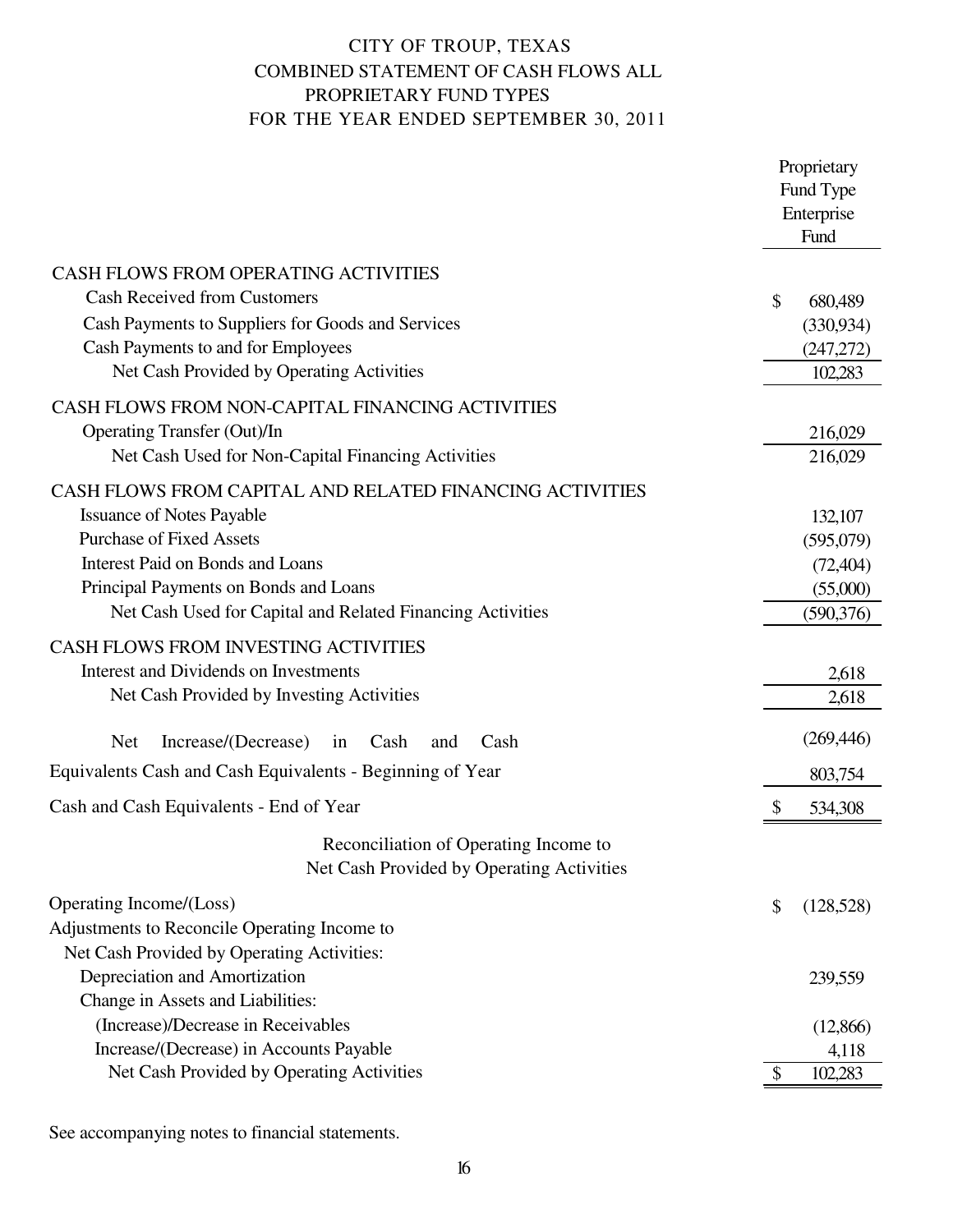# CITY OF TROUP, TEXAS STATEMENT OF NET ASSETS - COMPONENT UNIT SEPTEMBER 30, 2011

|                                                                   | Troup         |
|-------------------------------------------------------------------|---------------|
|                                                                   | Community     |
|                                                                   | Development   |
| <b>ASSETS</b>                                                     | Corporation   |
| <b>Current Assets:</b>                                            |               |
| Cash, Including Time Deposits                                     | \$<br>268,750 |
| <b>Total Current Assets</b>                                       | 268,750       |
| Property and Equipment:                                           |               |
| Furniture and Equipment (Net of \$5,013 Accumulated Depreciation) | 6,954         |
| <b>Total Assets</b>                                               | 275,704       |
| <b>LIABILITIES</b>                                                |               |
| <b>Current Liabilities:</b><br>Notes Payable                      |               |
| <b>Total Current Liabilities</b>                                  |               |
| <b>Noncurrent Liabilities:</b><br>Notes Payable                   |               |
| <b>Total Noncurrent Liabilities</b>                               |               |
| <b>Total Liabilities</b>                                          |               |
| <b>NET ASSETS</b>                                                 |               |
| <b>Invested in Capital Assets</b>                                 | 6,954         |
| Unrestricted                                                      | 268,750       |
| <b>Total Net Assets</b>                                           | \$<br>275,704 |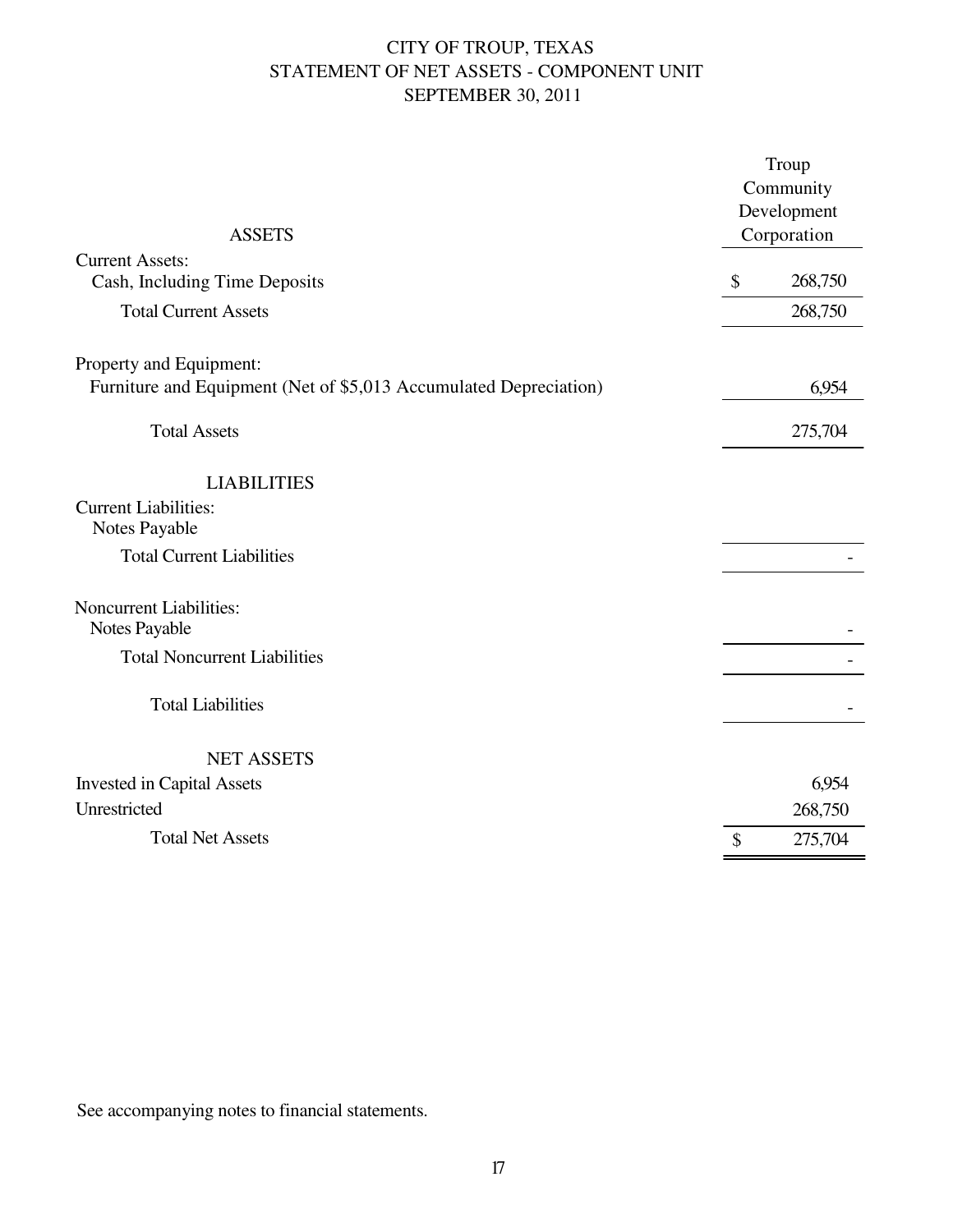# CITY OF TROUP, TEXAS STATEMENT OF ACTIVITIES - COMPONENT UNIT FOR THE YEAR ENDED SEPTEMBER 30, 2011

|                               | Troup         |
|-------------------------------|---------------|
|                               | Community     |
|                               | Development   |
|                               | Corporation   |
| Expenses:                     |               |
| <b>Interest and Fees</b>      | \$<br>409     |
| Economic Development          | 835           |
| Other                         | 1,615         |
| <b>Total Expenses</b>         | 2,859         |
| <b>General Revenues:</b>      |               |
| <b>Sales Tax</b>              | 79,300        |
| <b>Interest Earned</b>        | 1,322         |
| <b>Total General Revenues</b> | 80,622        |
| <b>Change in Net Assets</b>   | 77,763        |
| Net Assets, Beginning         | 197,941       |
| Net Assets, Ending            | 275,704<br>\$ |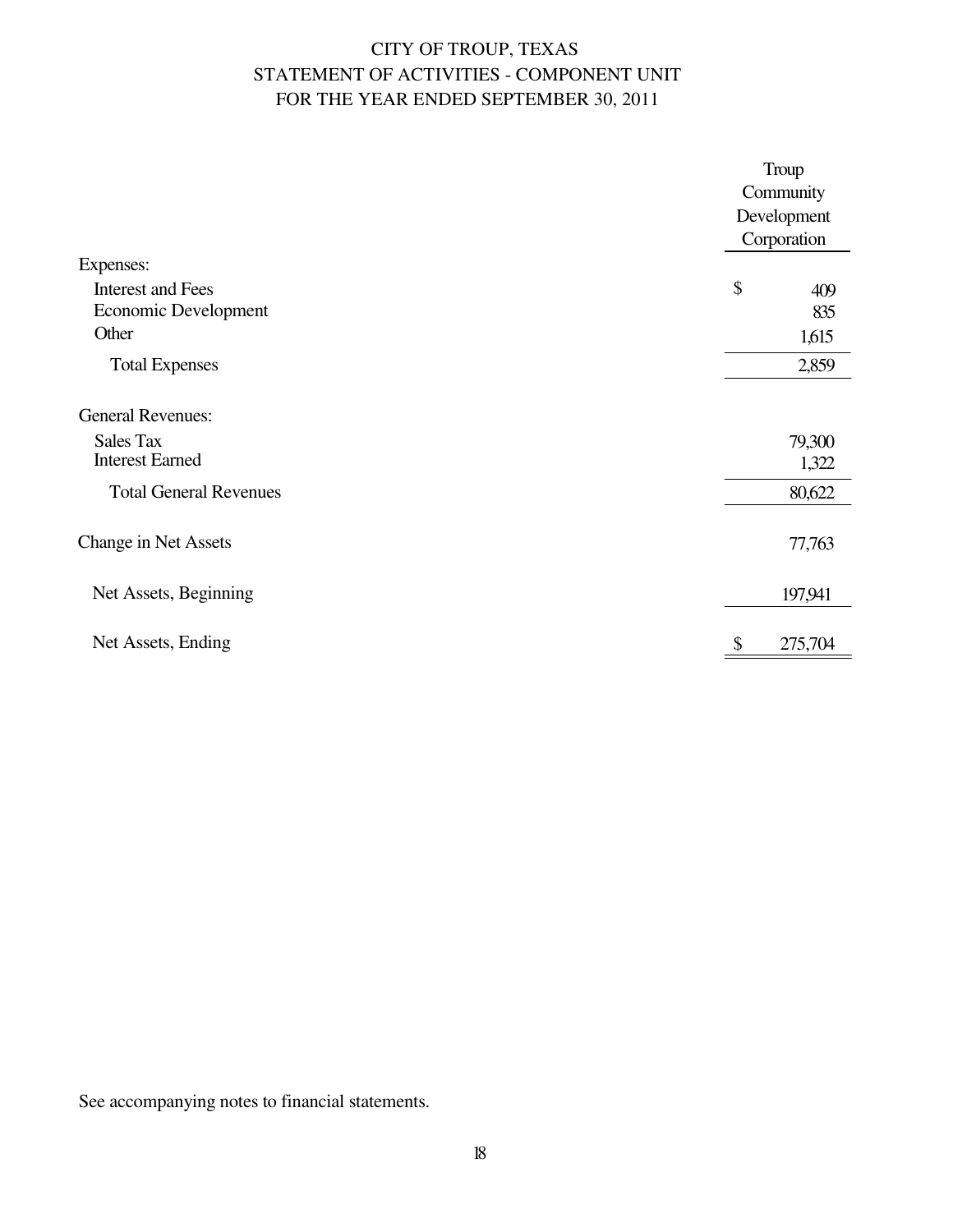## NOTE 1 —SUMMARY OF SIGNIFICANT ACCOUNTING POLICIES

The City of Troup, Texas (City), operates, under a Mayor-Council form of government. The accounting and reporting policies of the City relating to the funds included in the accompanying basic financial statements conform to accounting principles generally accepted in the United States of America applicable to state and local governments. Generally accepted accounting principles for local governments include those principles prescribed by the Governmental Accounting Standards Board (GASB), the American Institute of Certified Public Accountants in the publication entitled Audits of State and Local Governmental Units and by the Financial Accounting Standards Board (when applicable). The City has elected not to apply Financial Accounting Standards Board Statements and Interpretations, Accounting Principles Board Opinions, and Accounting Research Bulletins of the Committee of Accounting Procedure issued after November 30, 1989. The more significant accounting policies of the City are described below.

#### A. FINANCIAL REPORTING ENTITY

The City's basic financial statements include the accounts of all City operations. The criteria for including organizations as component units within the City's reporting entity, as set forth in Section 2100 of GASB's Codification of Governmental Accounting and Financial Reporting Standards, include whether:

- The organization is legally separate (can sue and be sued in their own name)
- The City holds the corporate powers of the organization The City appoints a voting majority of the organization's board The. City is able to impose its will on the organization
- The organization has the potential to impose a financial benefit/burden on the City There is fiscal dependency by the organization on the City

Based on the aforementioned criteria, the City has one component unit, the Troup Community Development Corporation.

#### Troup Community Development Corporation

Troup Community Development Corporation was incorporated under the Development Corporation Act of 1979, as amended, Article 5190.6, Tex. Rev. Civ. Stat. Ann., as amended as a non-profit industrial development corporation. The purpose of the corporation is to promote and develop industrial and manufacturing enterprises in order to eliminate unemployment and underemployment, and to promote and encourage employment and the public welfare of, for, and on behalf of the City. The City appoints its five (5) member board of directors who serve at the will of the City. Troup Community Development Corporation may not issue debt without City approval. Its revenue is derived from a \$.005 City sales tax. Troup Community Development Corporation is reported as an Enterprise Fund. Financial information regarding Troup Community Development Corporation may be obtained from Note 12 below and from the corporation.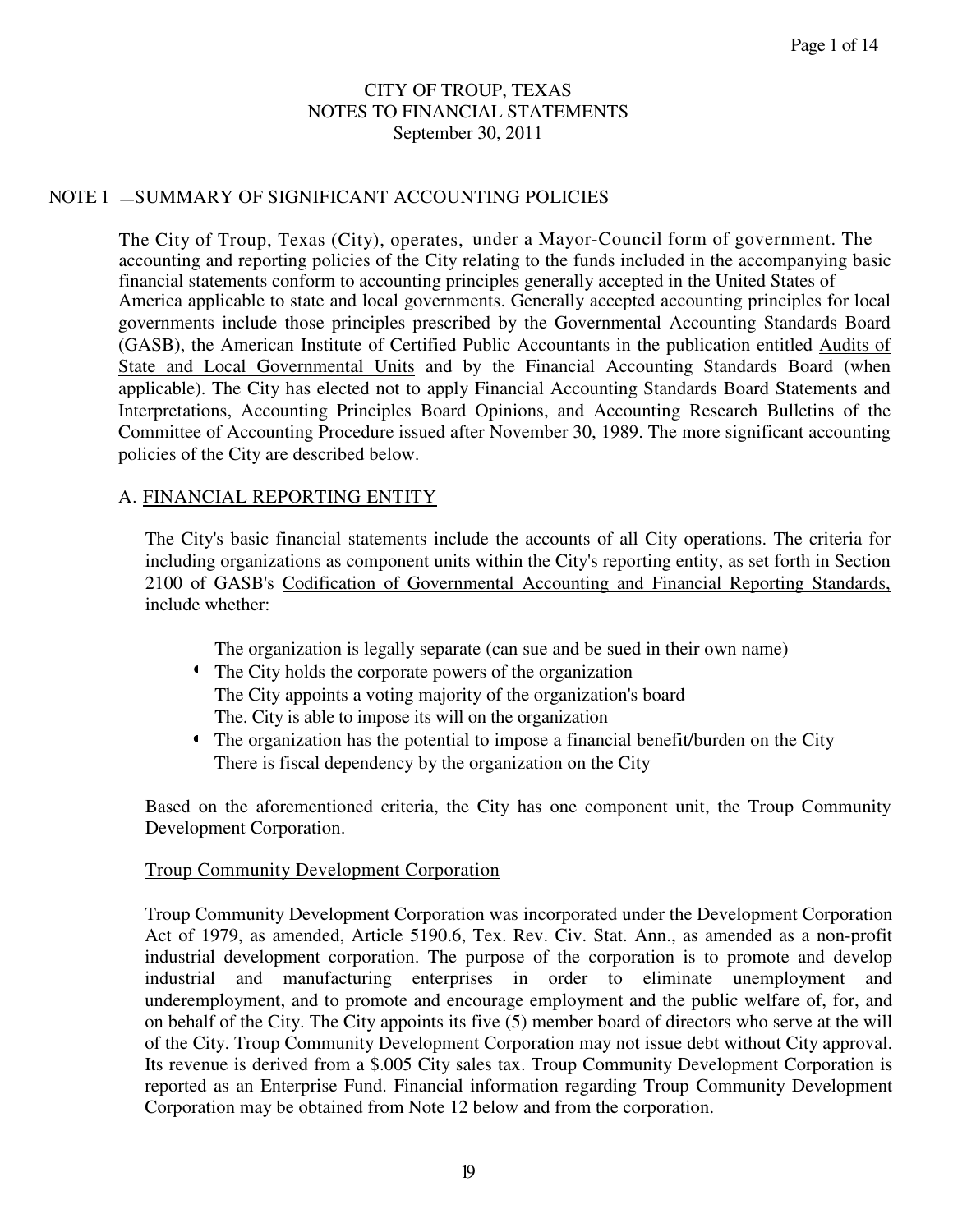## **NOTE 1 —SUMMARY OF SIGNIFICANT ACCOUNTING POLICIES** (continued)

#### **B. BASIS OF PRESENTATION**

The government-wide financial statements (the statement of net assets and the statement of changes in net assets) report information on all of the activities of.the City. The effect of inter-fund activity, within the governmental and business-type activities columns, has been removed from these statements. Governmental activities, which normally are supported by taxes and intergovernmental revenues, are reported separately from business-type activities, which rely to a significant extent on fees and charges for support. The statement of activities demonstrates the degree to which the direct expenses of a given program are offset by program revenues. Direct expenses are those that are clearly identifiable with a specific program. Program revenues include 1) charges to customers or applicants who purchase, use, or directly benefit from goods, services, or privileges provided by a given program and 2) operating or capital grants and contributions that are restricted to meeting the operational or capital requirements of a particular program. Taxes and other items not properly included among program revenues are reported instead as general revenues.

#### **C. FUND ACCOUNTING**

The City segregates transactions related to certain functions or activities in separate funds in order to aid financial management and to demonstrate legal compliance. Separate statements are presented for governmental and proprietary activities. These statements present each major fund as a separate column on the fund financial statements; all non-major funds are aggregated and presented **in** a single column.

## **Governmental Fund Types**

Governmental funds are those funds through which most governmental functions typically are financed. The measurement focus of governmental funds is on the sources, uses and balance of current financial resources. The City has presented the following major governmental funds:

**General Fund:** The General Fund is used to account for financial resources used for general operations. Any fund balances are considered resources available for current operations, All general tax revenues and other receipts that are not allocated by law or contractual agreement to other funds are accounted for in this fund.

#### **Proprietary Fund Types**

**Proprietary Fund:** Proprietary Funds are accounted for using the economic resources measurement focus and the accrual basis of accounting. The accounting objectives are determinations of net income, financial position and cash flow. All assets and liabilities are included on the Statement of Net Assets. The City has presented the following major proprietary funds: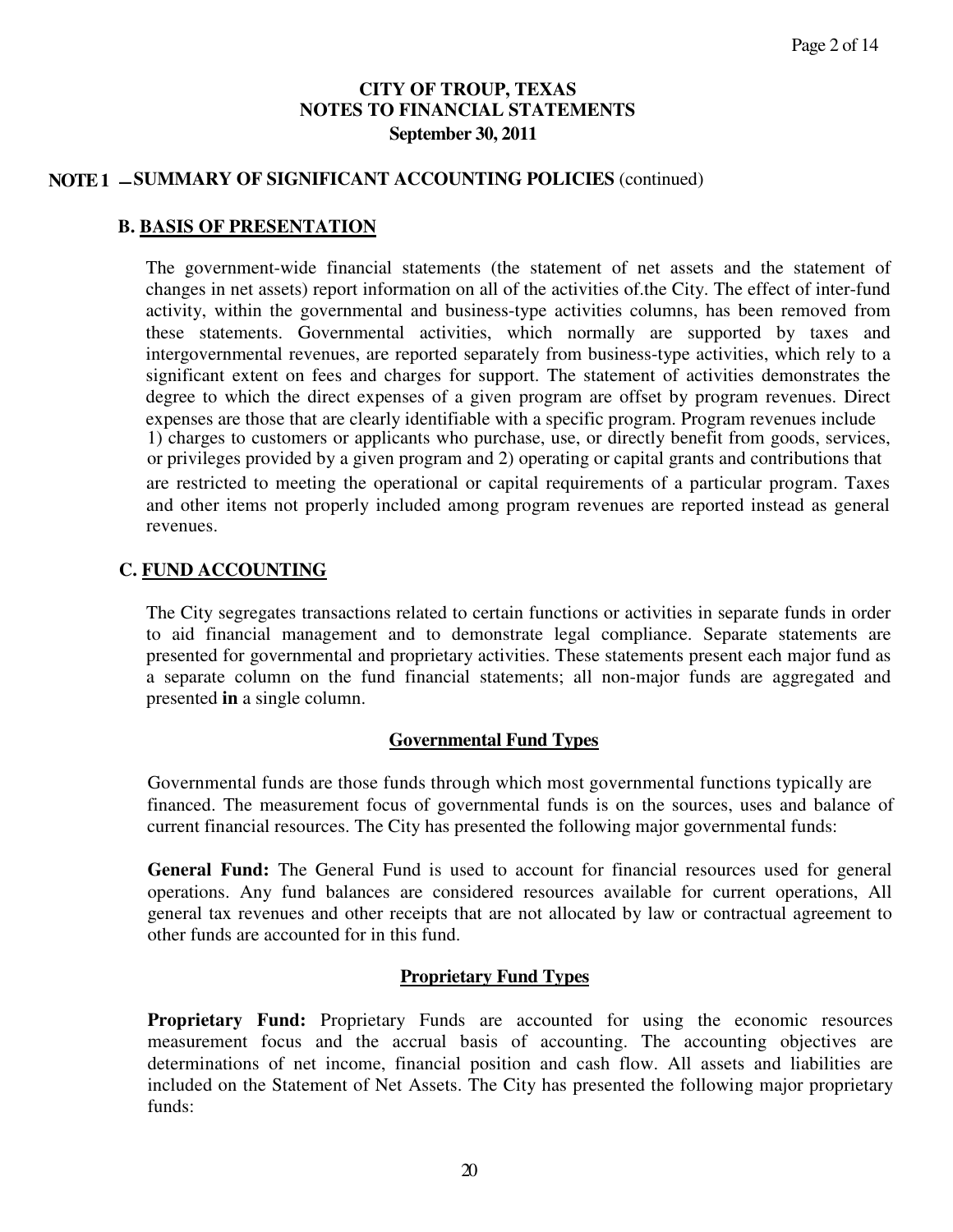#### NOTE 1 —SUMMARY OF SIGNIFICANT ACCOUNTING POLICIES (continued)

#### C. FUND ACCOUNTING (continued)

Enterprise Funds: Enterprise Funds are used to account for operations that are financed and operated in a manner similar to private business enterprises; where the intent of the governing body is that costs (expenses including depreciation) of providing goods or services to the general public on a continuing basis be financed or recovered primarily through user charges.

Proprietary Funds: distinguish operating revenues and expenses from non-operating items. Operating revenues and expenses generally result from providing services and producing and delivering goods in connection with a proprietary fund's principal ongoing operations. Operating expenses for the proprietary funds include the cost of personnel and contractual services, supplies and depreciation on capital assets. All revenues and expenses not meeting this definition are reported as non-operating revenues and expenses.

#### D. MEASUREMENT FOCUS/BASIS OF ACCOUNTING

Measurement focus refers to what is being measured; basis of accounting refers to when revenues and expenditures are recognized in the accounts and reported in the financial statements. Basis of accounting relates to the timing of the measurement made regardless of the measurement focus applied.

The government-wide statements and fund financial statements for proprietary funds are reported using the economic resources measurement focus and the accrual basis of accounting. The economic resources measurement focus means all assets and liabilities (whether current or noncurrent) are included on the statement of net assets and the operating statements present increases (revenues) and decreases (expenses) in net total assets. Under the accrual basis of accounting, revenues are recognized when earned; including unbilled water and sewer services, if any which are accrued. Expenses are recognized at the time the liability is incurred.

The Governmental Fund Types are accounted for using a current financial resources measurement focus. With this measurement focus, only current assets and current liabilities generally are included on the balance sheet. Operating statements of these funds present increases (i.e., revenues and other financial sources) and decreases (i.e., expenditures and other financing uses) in net current assets.

The modified accrual basis of accounting is used for the Governmental Fund Types and Agency Funds. This basis of accounting recognizes revenues in the accounting period in which they become susceptible to accrual, (i.e., both measurable and available), and expenditures in the accounting period in which the fund liability is incurred, if measurable, except for unmatured interest on General Long-Term Debt, which is recognized when due, and certain compensated absences and claims and judgments, which are recognized when the obligations are expected to be liquidated with expendable available financial resources. Property and sales taxes are susceptible to accrual.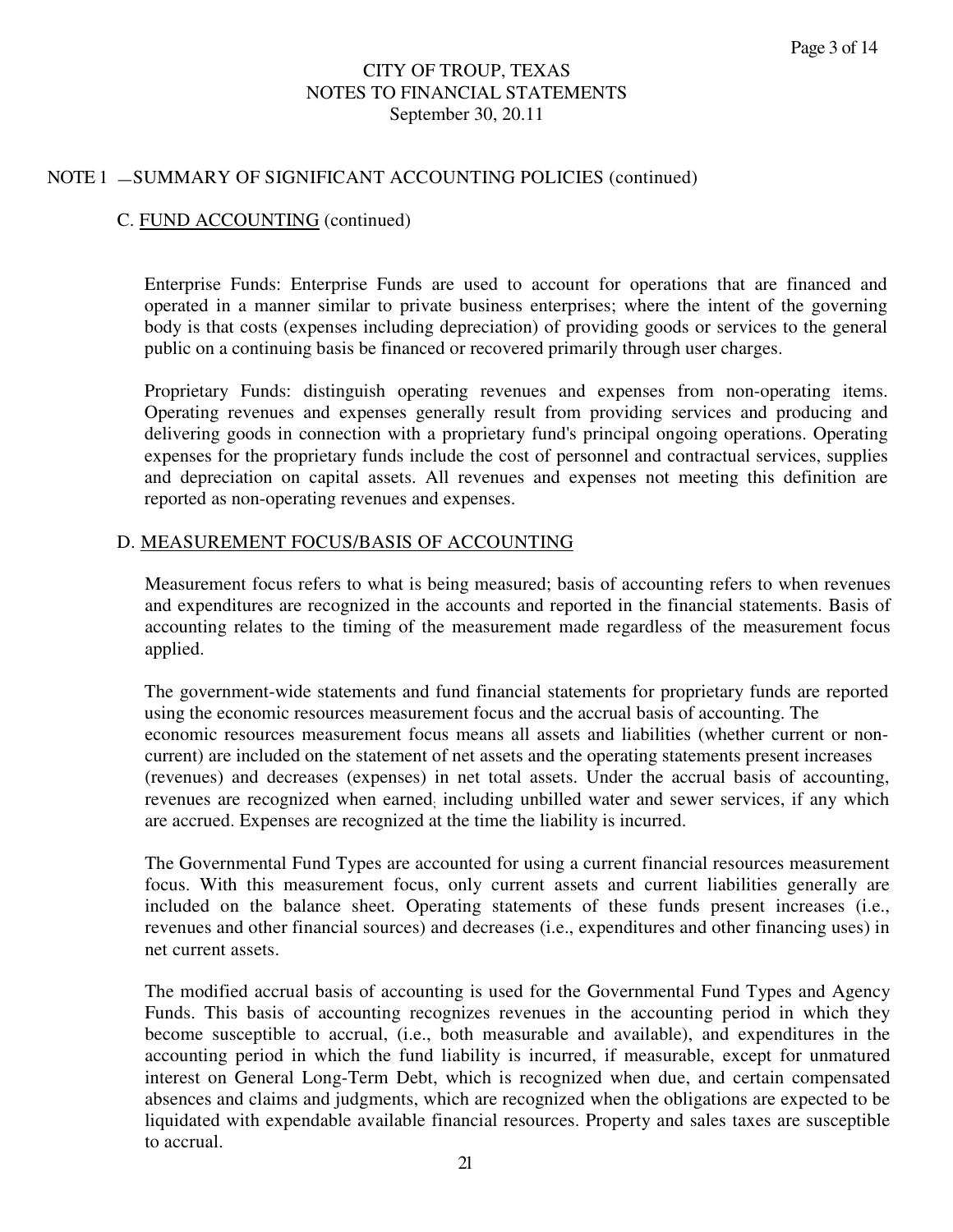# NOTE 1 —SUMMARY OF SIGNIFICANT ACCOUNTING POLICIES (continued)

#### D. MEASUREMENT FOCUS/BASIS OF ACCOUNTING (continued)

Grant funds are considered to be earned to the extent of expenditures made under the provisions of the grant.

The proprietary fund type is accounted for on a flow of economic resources measurement focus and utilizes the accrual basis of accounting. This basis of accounting recognizes revenues in the accounting period in which they are earned and become measurable, and expenses in the accounting period in which they are incurred and become measurable. With this measurement focus, all assets and liabilities associated with the operation of these funds are included on the balance sheet.

#### E. BUDGET

The official budget was prepared for adoption prior to October 1, 2010. The budget was formally adopted by the City Council at a duly advertised public meeting prior to the expenditure of funds. There were no amendments to the budget during the year.

#### F. ENCUMBRANCES

Encumbrances for goods or purchased services are documented by purchase orders or contracts. Under Texas law, appropriations lapse at September 30, and encumbrances outstanding at that time are to be either canceled or appropriately provided for in the subsequent year's budget. The City had no outstanding encumbrances at year end.

#### G. CASH EQUIVALENTS

For the purpose of the Statement of Cash Flows, highly liquid investments with a maturity of three months or less and all certificates of deposit regardless of term are considered to be cash equivalents.

#### H. USE OF ESTIMATES

The preparation of financial statements in conformity with generally accepted accounting principles requires management to make estimates and assumptions that affect certain reported amounts and disclosures. Accordingly, actual results could differ from those estimates.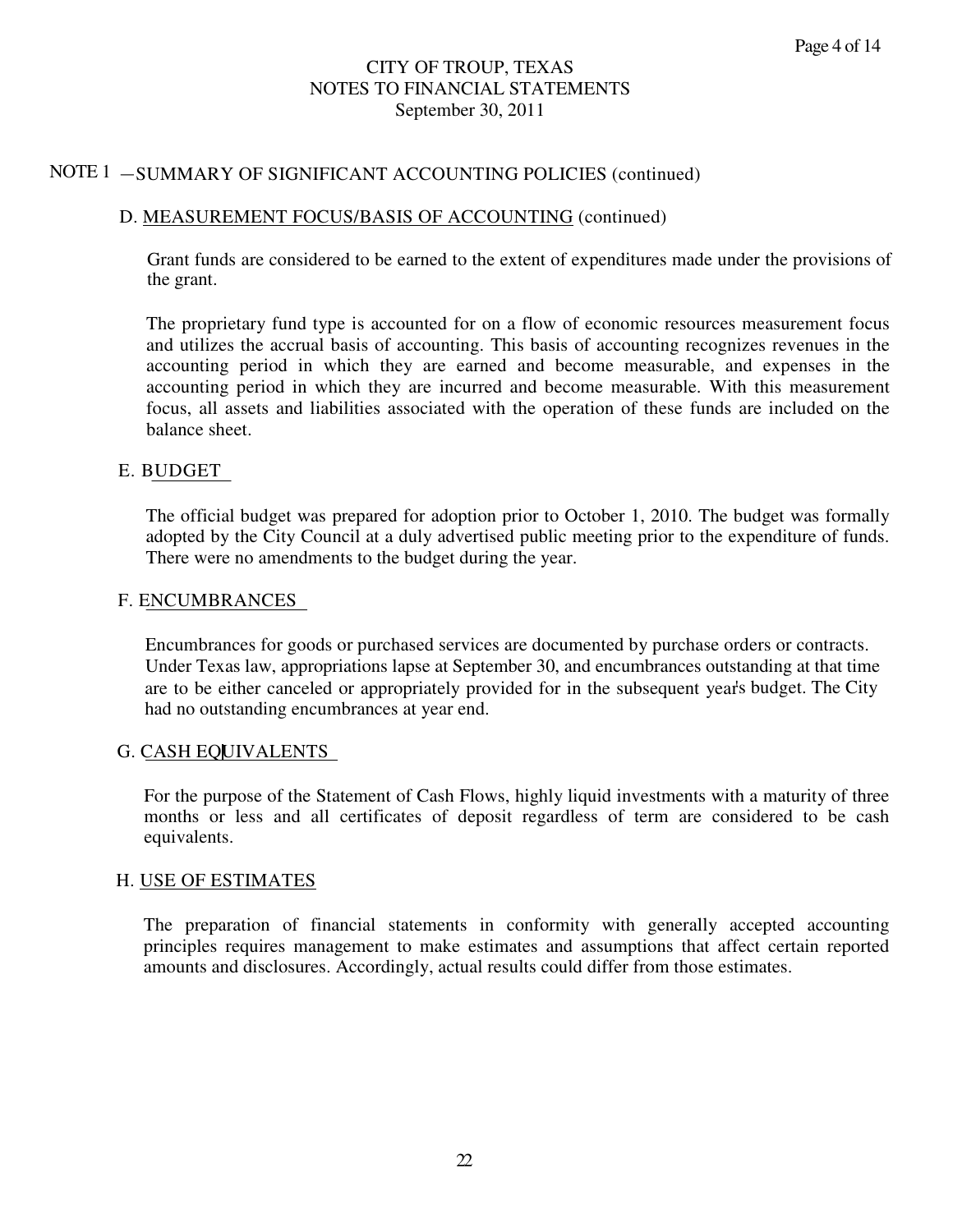## **NOTE 1 —SUMMARY OF SIGNIFICANT ACCOUNTING POLICIES (continued)**

#### **I. RECENT ACCOUNTING PRONOUNCEMENT — GOVERNMENTAL ACCOUNTING STANDARDS BOARD STATEMENT 34 — "BASIC FINANCIAL STATEMENTS AND MANAGEMENT DISCUSSION AND ANALYSIS — FOR STATE AND LOCAL GOVERNMENTS":**

With the fiscal year ending September 30, 2004, the City implemented the provisions of Governmental Accounting Standards Board Statement 34, which has substantially changed its method of reporting. The adoption did not result in the restatement of fund balances.

#### **NOTE 2 — PROPERTY TAXES**

Property taxes are levied by October **1** on the assessed value listed as of the prior January 1 for all real and business personal property located in the City in conformity with Subtitle E, Texas Property Tax Code. Taxes are due on receipt of the tax bill and are delinquent if not paid before February 1 of the year following the year in which imposed. On January 1 of each year, a tax lien is attached to property to secure the payment of all taxes, penalties, and interest ultimately imposed. Property tax revenues are considered available when they become due.

#### **NOTE 3 —DEPOSITS AND INVESTMENTS**

The City's funds are deposited and invested in a local bank. The bank deposits for safekeeping and trust approved pledged securities in an amount sufficient to protect City funds on a day — by — day basis. The pledge of approved securities is waved only to the extent of the depository bank's dollar amount of Federal Deposit Insurance Corporation (FDIC) insurance. At September 30, 2011, the City's deposits totaled \$708,878. The bank balance for these deposits at September 30, 2011 totaled \$718,100.

The City's cash deposits at September 30, 2011, and during the year then ended were entirely covered by FDIC insurance or by pledged collateral held by the City's agent bank in the City's name.

The Public Funds Investment Act requires an annual audit of investment practices. Audit procedures in this area as part of the audit **of** the general purpose financial statements disclosed that in the areas of investment practices, management reports and the establishment of appropriate policies, the City adhered to requirements of the Act. The City invests only in certificates of deposit.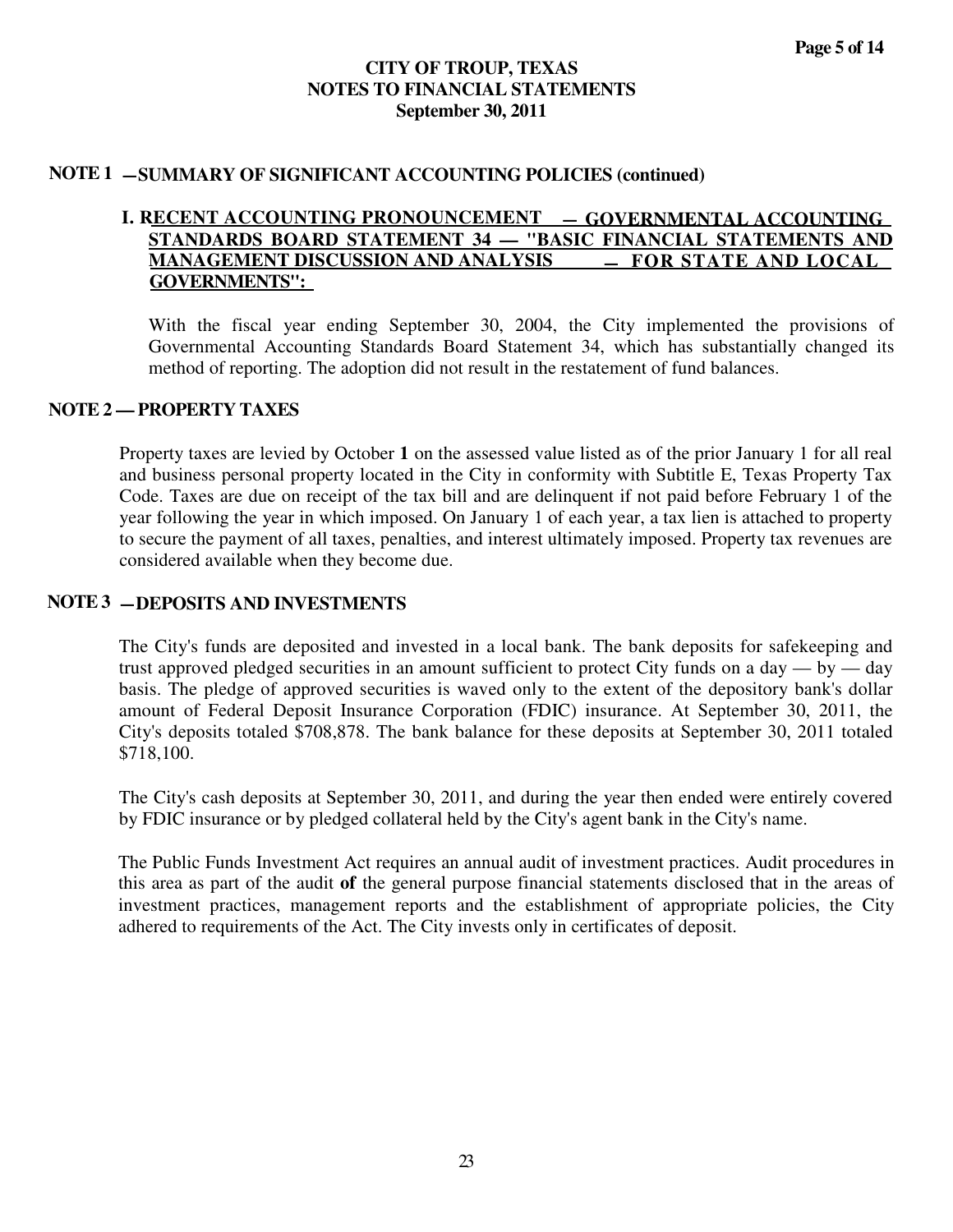## **NOTE 3 — DEPOSITS AND INVESTMENTS** (continued)

The cash deposits held at financial institutions can be categorized according to three levels of risk. These three levels of risk are as follows:

- **Category 1 -** Deposits which are insured or collateralized with securities held by the City or by its agent in the City's name.
- **Category 2** Deposits which are collateralized with securities held by the pledging financial institution's trust department or agent in the City's name.
- **Category 3 -** Deposits which are not collateralized or insured.

Based on these three levels of risk, the City's investments at September 30, 2011 are classified as follows:

|                      | Category! |                          | Category 2 | Category 3               | <b>Total Deposits</b> |
|----------------------|-----------|--------------------------|------------|--------------------------|-----------------------|
| <b>Cash Deposits</b> |           | $\overline{\phantom{0}}$ | 718,100    | $\overline{\phantom{0}}$ | 718,100               |

#### **NOTE 4 — DELINQUENT TAXES RECEIVABLE**

Allowances for uncollectible tax receivables are based upon historical experience in collecting property taxes. Uncollectible personal property taxes are periodically reviewed and written off, but the City is prohibited from writing off real property taxes without specific statutory authority from the Texas Legislature.

#### **NOTE 5 — LEASE AND NOTE COMMITMENTS**

As of September 30, 2011, the City has a lease secured by a copier, and a lease for public safety software. Future minimum payments due are:

| 2012 | \$           | 2,023 |
|------|--------------|-------|
| 2013 | <sup>S</sup> | 2,023 |
| 2014 | S            | 2,023 |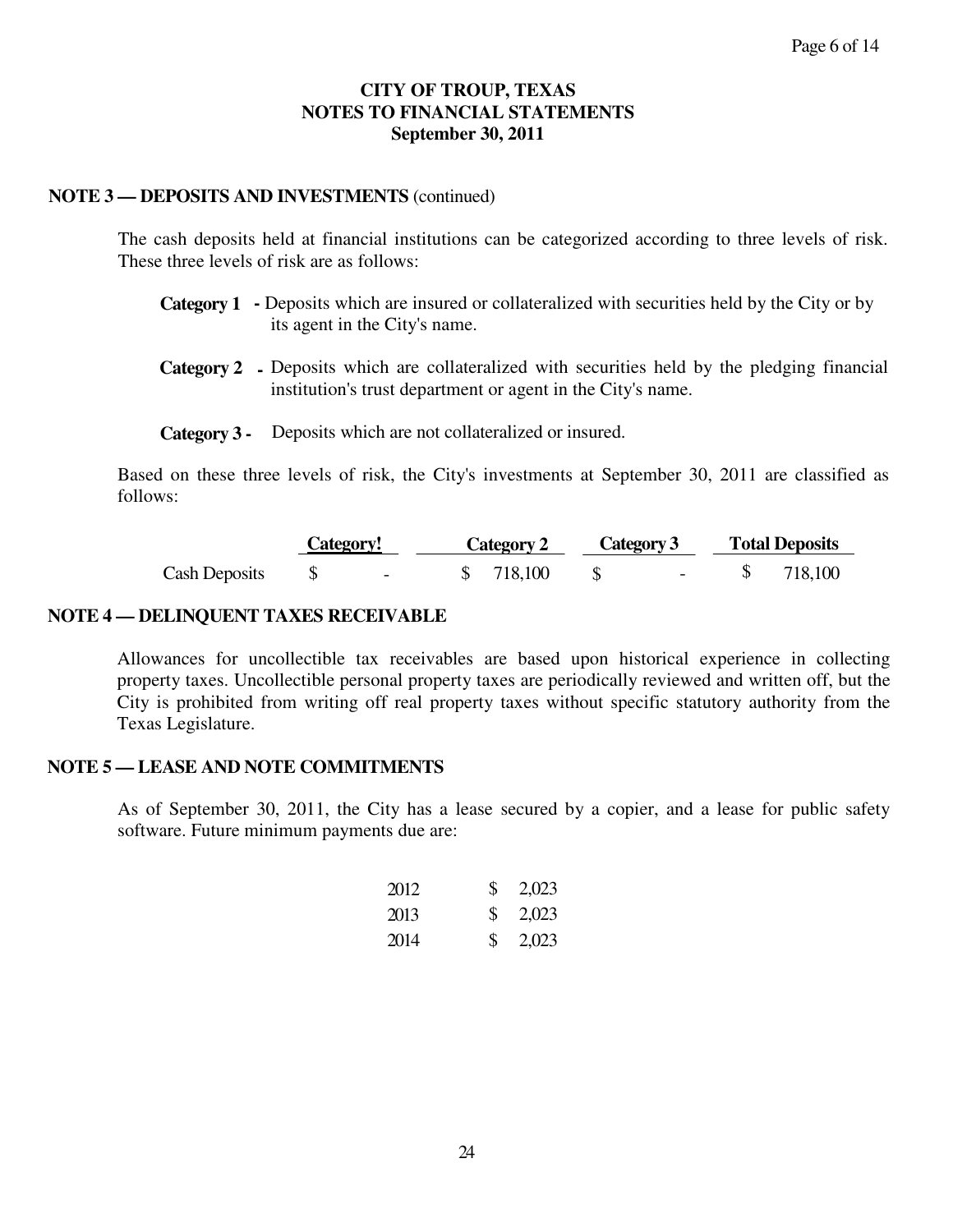#### NOTE 6 —CAPITAL ASSETS

#### Business-type Activities:

Fixed assets of the proprietary fund are recorded at cost and depreciated, using the straight line method:

| <b>Asset Category</b>               | <b>Balance</b><br>9/30/10 | <b>Additions</b> | <b>Deletions</b> | <b>Balance</b><br>9/30/11 |
|-------------------------------------|---------------------------|------------------|------------------|---------------------------|
| Land, Buildings, and Improvements   | \$1,754,001               | 227,452          | \$               | \$1,981,453               |
| Furniture, Vehicles, and Equipment  | 342,625                   | 18,309           |                  | 360,934                   |
| <b>Fixed Asset Plant Investment</b> | 4,103,069                 | 349,318          |                  | 4,452,387                 |
| Total Property, Plant and Equipment | 6,199,695                 | 595,079          |                  | 6,794,774                 |
| Less: Accumulated Depreciation      | (3,272,270)               | (237,369)        |                  | (3,509,639)               |
| Net Property, Plant and Equipment   | \$2,927,425               | 357,710          | \$               | \$3,285,135               |

Trucks and equipment are depreciated over five to ten years. Water and sewer systems are depreciated over thirty to fifty years. Land is not depreciated. Depreciation expense for 2011 was \$237,369.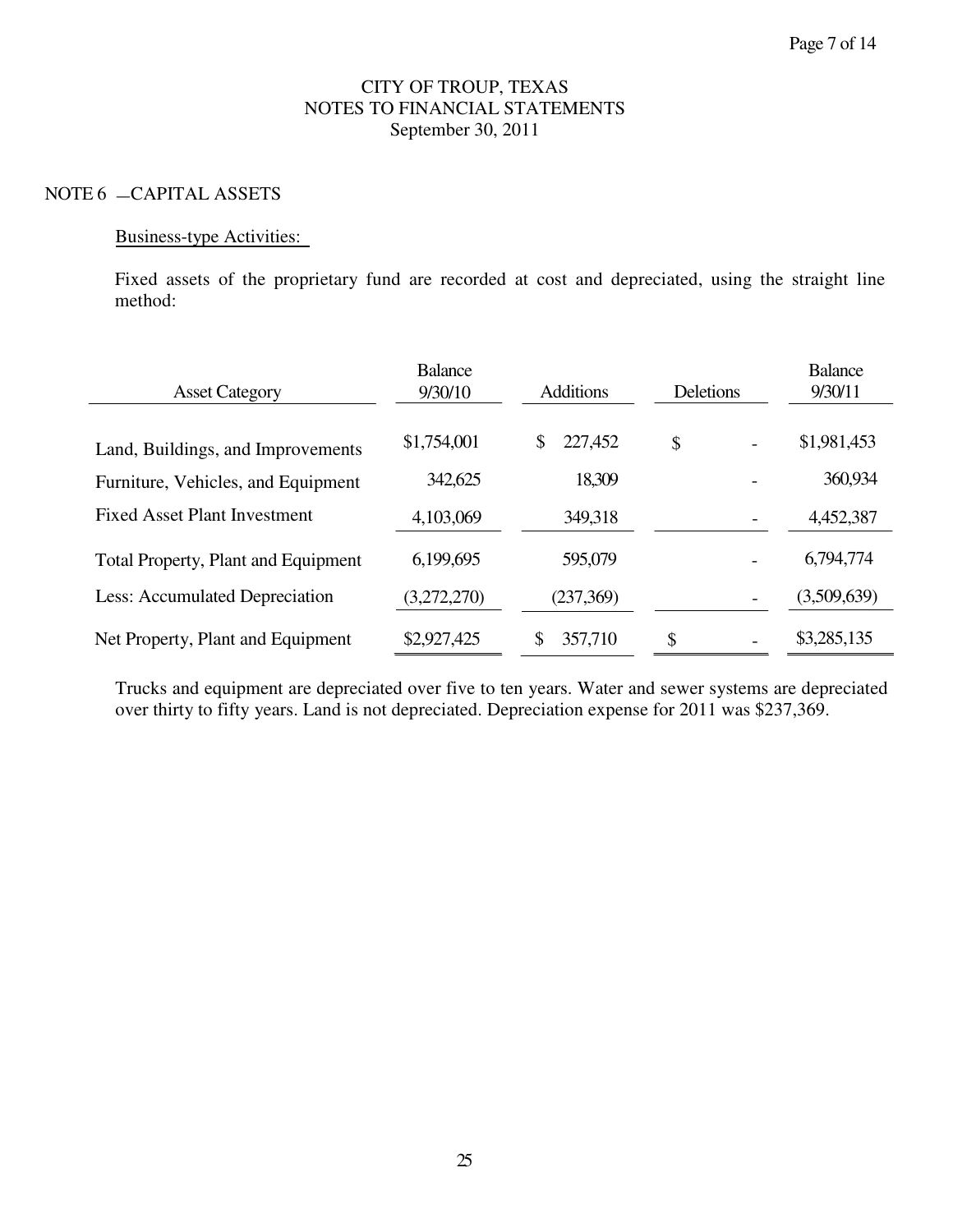#### NOTE 6 — CAPITAL ASSETS (continued)

#### Governmental Fund Assets

The City has historically not recorded general fixed assets on its financial statements. An inventory of assets as of September 30, 2003 was taken and recorded at historical cost (if available) or estimated fair value. The composition of fixed assets is as follows:

|                                 | <b>Balance</b> |                  |           | <b>Balance</b> |  |
|---------------------------------|----------------|------------------|-----------|----------------|--|
| <b>Asset Category</b>           | 9/30/10        | <b>Additions</b> | Deletions | 9/30/11        |  |
| Land                            | \$<br>8,212    | \$               | \$        | 8,212<br>\$    |  |
| Post Office Building            | 159,550        |                  |           | 159,550        |  |
| <b>Fire Station</b>             | 23,921         |                  |           | 23,921         |  |
| Parks and Buildings             | 31,188         |                  |           | 31,188         |  |
| <b>Storage Shed</b>             | 1,874          |                  |           | 1,874          |  |
| Furniture and Equipment         | 375,022        | 125,726          |           | 500,748        |  |
| <b>Vehicles</b>                 | 437,539        | 58,180           | (24,000)  | 471,719        |  |
| <b>Street Paving</b>            | 1,238,417      |                  |           | 1,238,417      |  |
| <b>Library Buildings</b>        | 324,381        |                  |           | 324,381        |  |
| Police Building                 | 20,756         |                  |           | 20,756         |  |
| <b>Total Assets</b>             | 2,620,860      | 183,906          | (24,000)  | 2,780,766      |  |
| <b>Accumulated Depreciation</b> | (2,317,154)    | (86;122)         | 24,000    | (2,379,276)    |  |
|                                 | \$303,706      | \$97,784         | \$        | \$401,490      |  |

Depreciation was charged to governmental activities in the government-wide financial statements.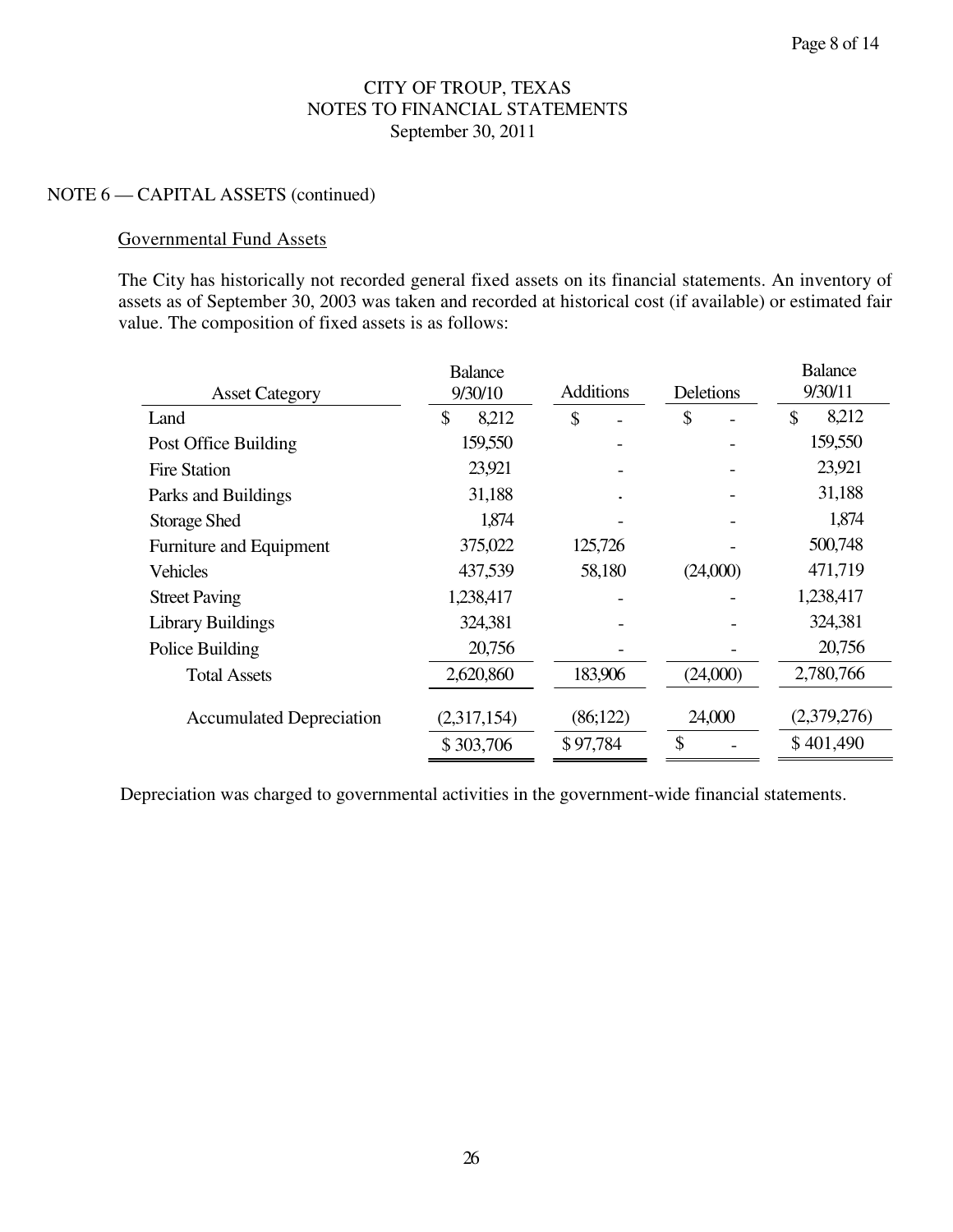## NOTE 7 - CHANGES IN LONG-TERM DEBT

A summary of changes in long-term debt for the year ended September 30, 2011 is as follows:

| Description                                | <b>Interest Rate</b><br>Payable | Amounts<br>Original<br><b>Issue</b> | Amounts<br>Outstanding<br>10/01/2010 | <b>Issued</b> | Retired  | <b>Amounts</b><br>Outstanding<br>09/30/2011 |
|--------------------------------------------|---------------------------------|-------------------------------------|--------------------------------------|---------------|----------|---------------------------------------------|
| Tax, Water Works, and Sewer System Surplus |                                 |                                     |                                      |               |          |                                             |
| Revenue Certificate of Obligation          |                                 |                                     |                                      |               |          |                                             |
| 1996                                       | 5.20-6.125%                     | 300,000                             | 210,000                              |               | 10,000   | 200,000                                     |
| General Obligation Refunding Bonds         |                                 |                                     |                                      |               |          |                                             |
| 2009                                       | $4.25\%$                        | 1.464.000                           | 1.394,000                            |               | 45,000   | 1,349,000"                                  |
| Notes Payable                              |                                 |                                     |                                      |               |          |                                             |
| <b>Austin Bank</b>                         | $3.0\%$                         | 132,110                             |                                      | 132,110       |          | $132,110^{A}$                               |
|                                            |                                 |                                     | \$1,604,000                          | \$132,110     | \$55,000 | \$1,681,110                                 |

\* Gross of unamortized cost of \$35,590.

 $A_{1n}$  2011 the City acquired a note from Austin Bank in the amount of \$132,110 to be paid back in four payments of \$26,400.00 plus interest and one final payment of \$27,316.35 plus interest. The interest rate on this note is 3.0%.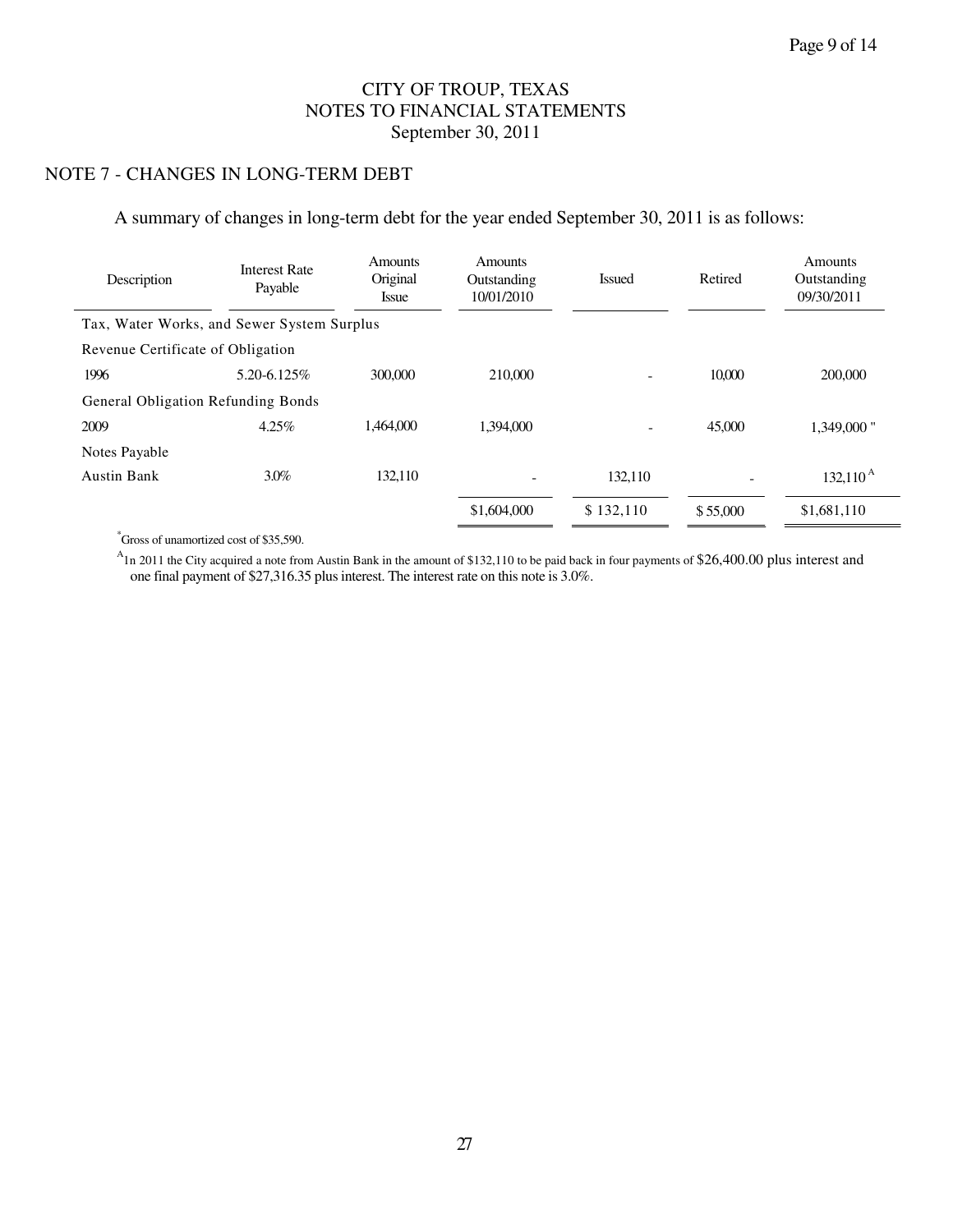#### NOTE 7 - CHANGES IN LONG-TERM DEBT (continued)

| Future requirements for bonded indebtedness are as follows: |  |  |
|-------------------------------------------------------------|--|--|
|-------------------------------------------------------------|--|--|

| Year<br>Ended   | 1996 Issue |                          | 2009 Issue  |           | Total       |           |
|-----------------|------------|--------------------------|-------------|-----------|-------------|-----------|
| September<br>30 | Principal  | Interest                 | Principal   | Interest  | Principal   | Interest  |
| 2012            | 15,000     | 12,200                   | 42,000      | 57,332    | 57,000      | 69,532    |
| 2013            | 15,000     | 11,301                   | 45,000      | 55,547    | 60,000      | 66,848    |
| 2014            | 15,000     | 10,402                   | 47,000      | 53,635    | 62,000      | 64,037    |
| 2015            | 15,000     | 9,496                    | 50,000      | 51,638    | 65,000      | 61,134    |
| 2016            | 15,000     | 8,571                    | 53,000      | 49,512    | 68,000      | 58,083    |
| 2017            | 20,000     | 7,656                    | 52,000      | 47,260    | 72,000      | 54,916    |
| 2018            | 20,000     | 6,431                    | 55,000      | 45,050    | 75,000      | 51,481    |
| 2019            | 20,000     | 5,207                    | 59,000      | 42,712    | 79,000      | 47,919    |
| 2020            | 20,000     | 3,981                    | 62,000      | 40,205    | 82,000      | 44,186    |
| 2021            | 20,000     | 2,756                    | 66,000      | 37,570    | 86,000      | 40,326    |
| 2022            | 25,000     | 1,531                    | 65,000      | 34,765    | 90,000      | 36,296    |
| 2023            |            | $\overline{\phantom{0}}$ | 95,000      | 32,002    | 95,000      | 32,002    |
| 2024            |            |                          | 99,000      | 27,964    | 99,000      | 27,964    |
| 2025            |            |                          | 103,000     | 23,758    | 103,000     | 23,758    |
| 2026            |            |                          | 107,000     | 19,380    | 107,000     | 19,380    |
| 2027            |            | $\rightarrow$            | 112,000     | 14,832    | 112,000     | 14,832    |
| 2028            |            |                          | 116,000     | 10,072    | 116,000     | 10,072    |
| 2029            |            |                          | 121,000     | 5,142     | 121,000     | 5,142     |
|                 | \$200,000  | \$79,532                 | \$1,349,000 | \$648,376 | \$1,549,000 | \$727,908 |

On October 15, 2008 the City issued a \$1,400,000 tax note for the construction of improvements to the City's water system, acquisition of vehicles and equipment and professional services. The note bore interest at 2.8% through August 1, 2009, and 6.0% thereafter. In July 2009 the City issued the general obligation Refunding Bond in the amount of \$1,464,000 to refund the remaining tax note balance and to fund the issuance of cost of \$32,857. The bond's interest is payable semiannually on February 1, and August 1 with principal payments due on August 1. The bond bears interest at 4.25%, which adjusts every 5 years beginning August 1, 2014, with a floor of 3.0% and a cap of 8.0%.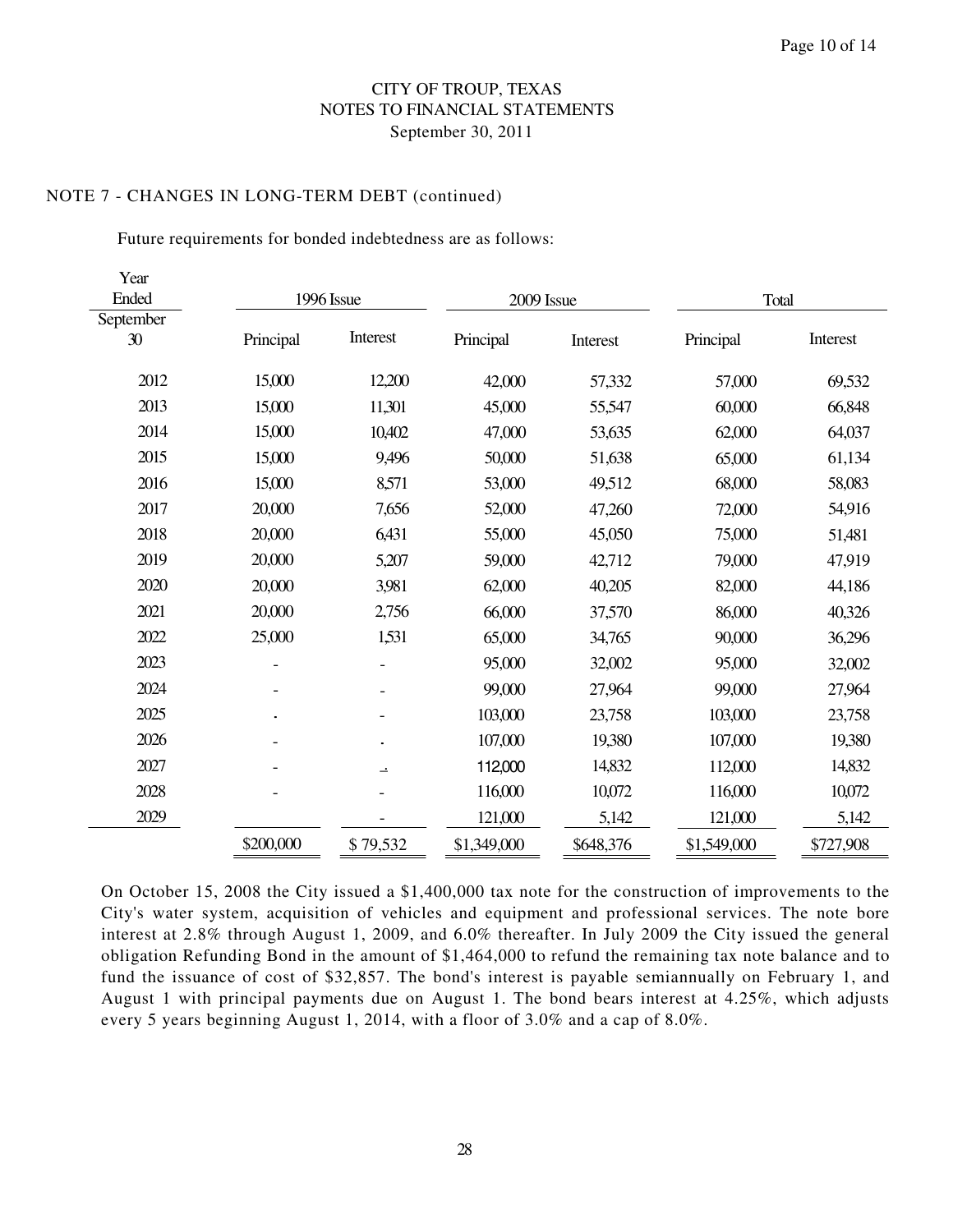#### NOTE 7 - CHANGES IN LONG-TERM DEBT (continued)

After reviewing the bond covenants, City management believes the City is in compliance with the requirements stated in the bond ordinances. In accordance with the bond requirements, the following insurance policies were in force at September 30, 2011, relating to the water and sewer assets:

| <b>INSURER</b>         | <b>PROPERTY</b>               | <b>AMOUNT OF</b> | <b>EXPIRATION</b> |  |
|------------------------|-------------------------------|------------------|-------------------|--|
|                        | <b>COVERED</b>                | <b>COVERAGE</b>  | <b>DATE</b>       |  |
| <b>Texas Municipal</b> |                               |                  |                   |  |
| League                 | <b>Buildings and Contents</b> | 3,186,400        | 10/1/2011         |  |
| Intergovernmental      |                               |                  |                   |  |
| <b>Risk Pool</b>       | <b>General Liability</b>      | 4,000,000        | 10/1/2011         |  |

#### NOTE 8 — ACCUMULATED UNPAID VACATION AND SICK LEAVE BENEFITS

At September 30, 2011, the City had no material liability for any accrued sick leave or vacation leave.

#### NOTE 9 — PENSION PLAN

The City provides pension benefits for all of its eligible employees through a non-traditional joint contributory, hybrid defined benefit plan in the state-wide Texas Municipal Retirement System (TMRS), and agent multiple-employer public employee retirement system. The plan provisions that have been adopted by the city are within the options available in the governing state statutes of TMRS.

TMRS issues a publicly available comprehensive annual financial report that includes financial statements and required supplementary information (RSI) for TMRS; the report also provides detailed explanations of the contributions, benefits and actuarial methods and assumptions used by the System. This report may be obtained by writing to TMRS, P.O. Box 149153, Austin, TX 78714-9153 or by calling 800-924-8677; in addition, the report is available on TMRS' website at www.TMRS.com.

The plan provisions are adopted by the governing body of the City, within the options available in the state statutes governing TMRS. Plan provisions for the City were as follows: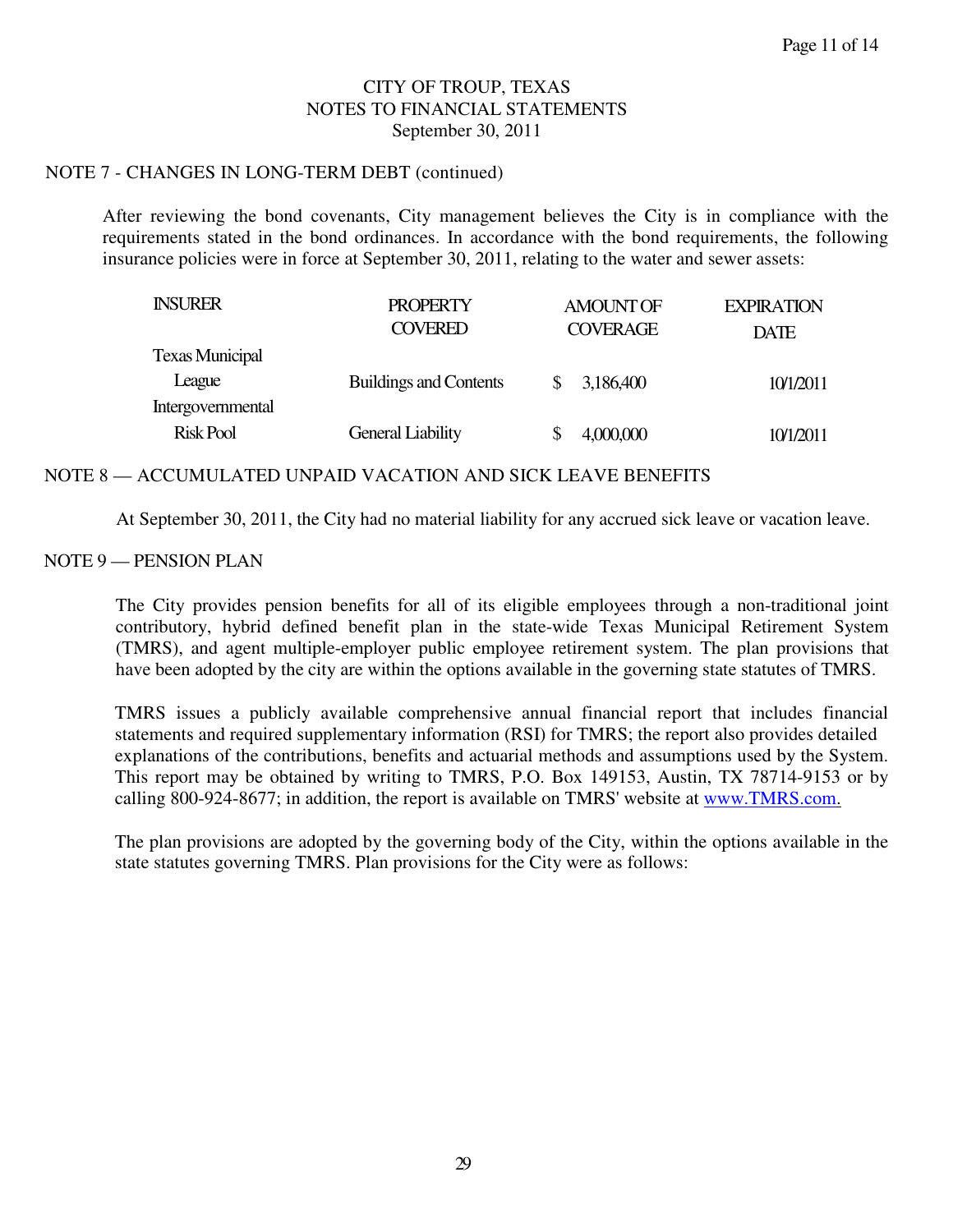#### NOTE 9 — PENSION PLAN (continued)

|                                                                             | Plan Year 2011                      |
|-----------------------------------------------------------------------------|-------------------------------------|
| <b>Employee Deposit Rate</b>                                                | 5.0%                                |
| Matching Ratio (city to employee)                                           | $1.5 \text{ to } 1$                 |
| <b>Years Required for Vesting</b>                                           | 5                                   |
| Service Retirement Eligibility<br>(expressed as age/years of<br>experience) | 60/5, 0/25                          |
|                                                                             |                                     |
| <b>Updated Service Credit</b>                                               | 100% Repeating,<br><b>Transfers</b> |
| Annuity Increase (to retirees)                                              | 70% of CPT<br>Repeating             |

#### Contributions:

Under the state law governing TMRS, the contribution rate of each city is determined annually by the actuary, using the Projected Unit Credit actuarial cost method. This rate consists of the normal cost contribution rate and the prior service cost contribution rate, which is calculated to be a level percent of payroll from year to year. The normal cost contribution rate finances the portion of an active member's projected benefit allocated annually; the prior service contribution rate amortized the unfunded (overfunded) actuarial liability (asset) over the applicable period for that city. Both the normal cost and prior service contribution rates include recognition of the projected impact of annually repeating benefits, such as Updated Service Credits and Annuity Increases.

The City contributes to the TMRS Plan at an actuarially determined rate. Both the employees and the City make contributions monthly. Since the City needs to know its contribution rate in advance for budgetary purposes, there is a one-year delay between the actuarial valuation that serves as the basis for the rate and the calendar year when the rate goes into effect.

The required contribution rates for fiscal year 2011 were determined as part of the December 31, 2008 and 2009 actuarial valuations. Additional information as of the latest actuarial valuation, December 31, 2010, also follows: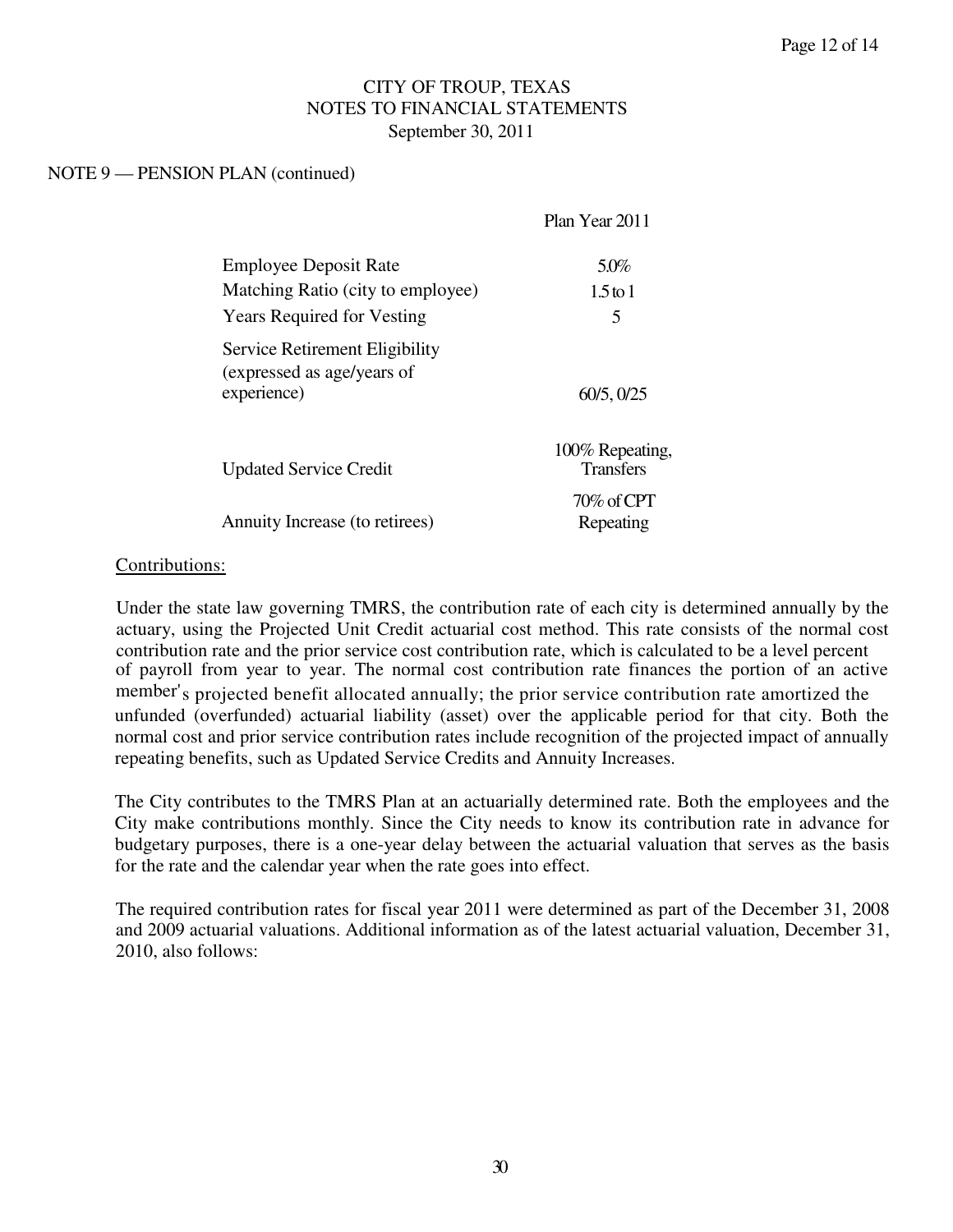#### **Actuarial Assumptions**

|                                                 | <b>Prior to Restructuring</b> | <b>Restructured</b>       |
|-------------------------------------------------|-------------------------------|---------------------------|
| <b>Actuarial Valuation Date</b>                 | 12/31/2010                    | 12/31/2010                |
| 'Actuarial Cost Method -                        | Projected Unit Credit         | Projected Unit Credit     |
| <b>Amortization Method -</b>                    | Level Percent of Payroll      | Level Percent of Payroll  |
| GASB 25 Equivalent Single Amortization Period - | 28.5 Years -Closed Period     | 28.6 Years Closed Period  |
| Amortization Period for Gains/Losses -          | 30 Years                      | 30 Years                  |
| <b>Asset Valuation Method -</b>                 | 10-Year Smoothed Market       | 10-Year Smoothed Market   |
| Investment Rate of Return -                     | $7.5\%$                       | $7.0\%$                   |
| Projected Salary Increases -                    | Varies by age and service     | Varies by age and service |
| Includes Inflation At -                         | $3.0\%$                       | $3.0\%$                   |
| Cost-of-Living Adjustments -                    | 2.1%                          | $2.1\%$                   |

Trend Information for the Retirement Plan for the Employees of the City of

|                                |                                                   |                                          | Troup                                  |                                                   |                                          |                                                |
|--------------------------------|---------------------------------------------------|------------------------------------------|----------------------------------------|---------------------------------------------------|------------------------------------------|------------------------------------------------|
|                                | <b>Accounting Year</b><br>Ending                  | <b>Annual Pension</b><br>Cost            |                                        | Percentage of<br><b>APC</b><br>Contributed        | Net Pension<br>Obligation                |                                                |
|                                | $\frac{9}{3}0/2006$                               | 12,891                                   |                                        | 100%                                              |                                          |                                                |
|                                | 9/30/2007                                         | 16,059                                   |                                        | 100%                                              |                                          |                                                |
|                                | $\frac{9}{3}0/2008$                               | 12,544                                   |                                        | 100%                                              |                                          |                                                |
|                                | 9/30/2009                                         | 14,732                                   |                                        | 100%                                              |                                          |                                                |
|                                | 9/30/2010                                         | 29,592                                   |                                        | 100%                                              |                                          |                                                |
|                                |                                                   |                                          |                                        |                                                   |                                          | (6)<br>Unfunded<br>Actuarial<br>Accrued        |
|                                |                                                   |                                          |                                        | (4)<br>Unfunded                                   |                                          | Liability as a                                 |
| Actuarial<br>Valuation<br>Date | $\binom{1}{1}$<br>Actuarial<br>Value of<br>Assets | (2)<br>Actuarial<br>Accrued<br>Liability | (3)<br>Percentage<br>Funded<br>(1)1(2) | (Overfunded)<br>Actuarial<br>Accrued<br>Liability | $\delta$<br>Annual<br>Covered<br>Payroll | Percentage<br>of Covered<br>Payroll<br>(4)1(5) |
| 12/31/2007                     | 489,697                                           | 521,911                                  | 93.80%                                 | (32,214)                                          | 481,618                                  | 6.70%                                          |
| 12/31/2008                     | 520,358                                           | 560,848                                  | 92.80%                                 | (40, 490)                                         | 628,647                                  | 6.40%                                          |
| 12/31/2009                     | 462,365                                           | 533,350                                  | 86.70%                                 | (70,985)                                          | 636,941                                  | 11.10%                                         |
| 12/31/2010'                    | 523,180                                           | 662,315                                  | 79.00%                                 | (139, 135)                                        | 666,768                                  | 20.90%                                         |
| 12/31/2010 <sup>2</sup>        | 701,297                                           | 828,527                                  | 84.60%                                 | (127, 230)                                        | 666,768                                  | 19.10%                                         |

1 Actuarial valuations performed under the original fund structure.

2 Actuarial valuations performed under the new fund structure.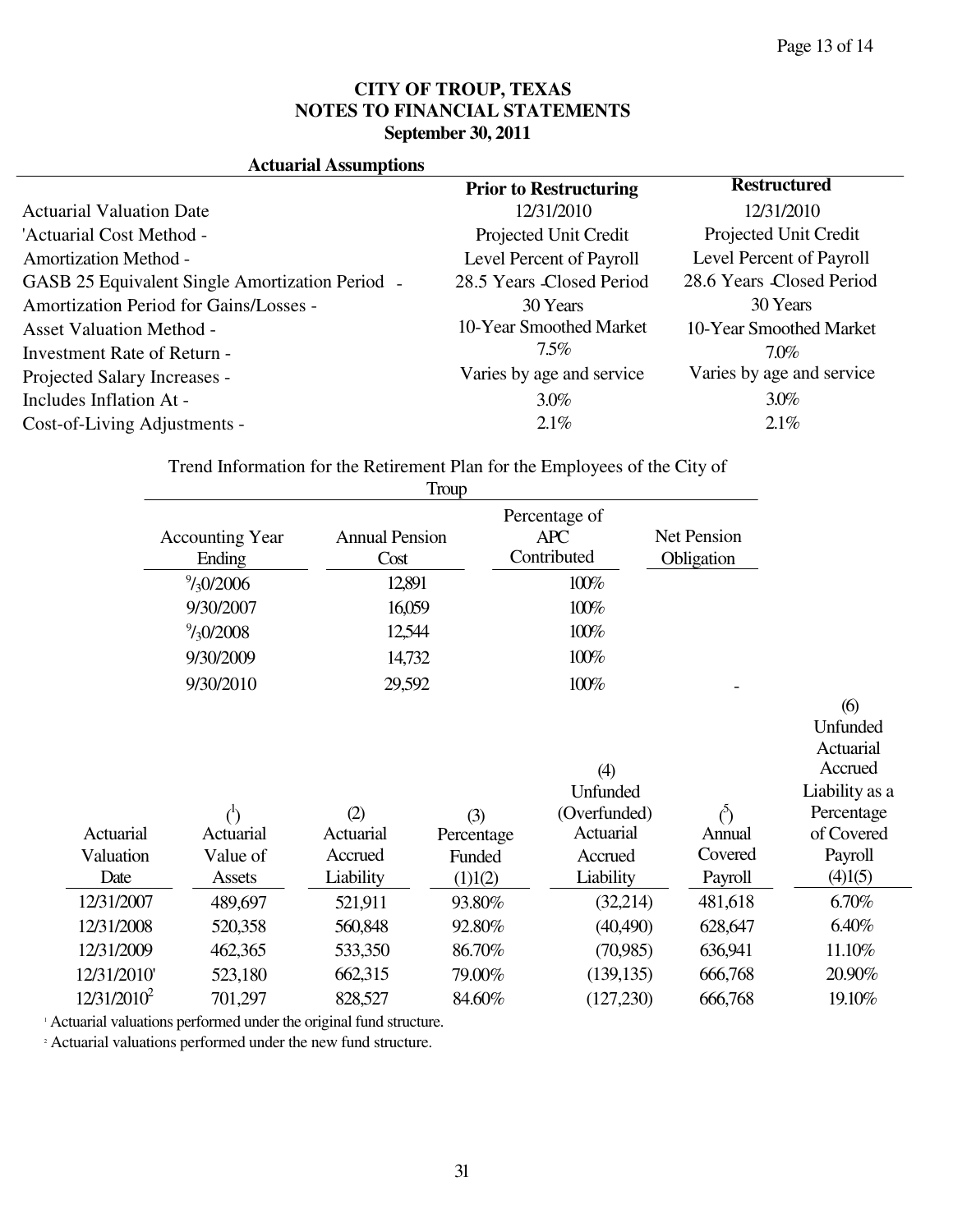#### NOTE 10 — HEALTH CARE COVERAGE

During the year, ended September 30, 2011, employees of the City were covered by a health insurance plan (Plan). The City contributes the employee's premiums. Employees, at their option, authorize payroll withholdings to pay contributions for dependents. All contributions were paid to a preferred provider organization: The Plan was authorized by Article 3.51-2, Texas Insurance Code and was documented by contractual agreement.

The contract between the City and the Texas Municipal League PPO is renewable October 1, 2010, and terms of coverage and contribution costs are included in the contractual provisions.

#### NOTE 11— COMMITMENTS AND CONTINGENCIES

The City participates in Federal grant programs, which are governed by various rules and regulations of the grantor agencies. Costs charged to the respective grant programs are subject to audit and adjustment by the grantor agencies; therefore, to the extent that the City has not complied with the rules and regulations governing the grants, refunds of any money received may be required and the collectability of any related receivable may be impaired. In the opinion of the City, there are no significant contingent liabilities relating to compliance with the rules and regulations governing the respective grants; therefore, no provision has been recorded in the accompanying combined financial statements for such contingencies.

#### NOTE 12— RISK MANAGEMENT

The City is exposed to various risks of loss related to torts, theft of, damage to, and destruction of assets; errors and omissions; injuries to employees; and natural disasters. During the year ended September 30, 2011 the City obtained general liability, property and casualty and worker's compensation insurance through the Texas Municipal • League Intergovernmental Risk Pool. Coverage's have not significantly decreased and settlements have not exceeded insurance during the past three years.